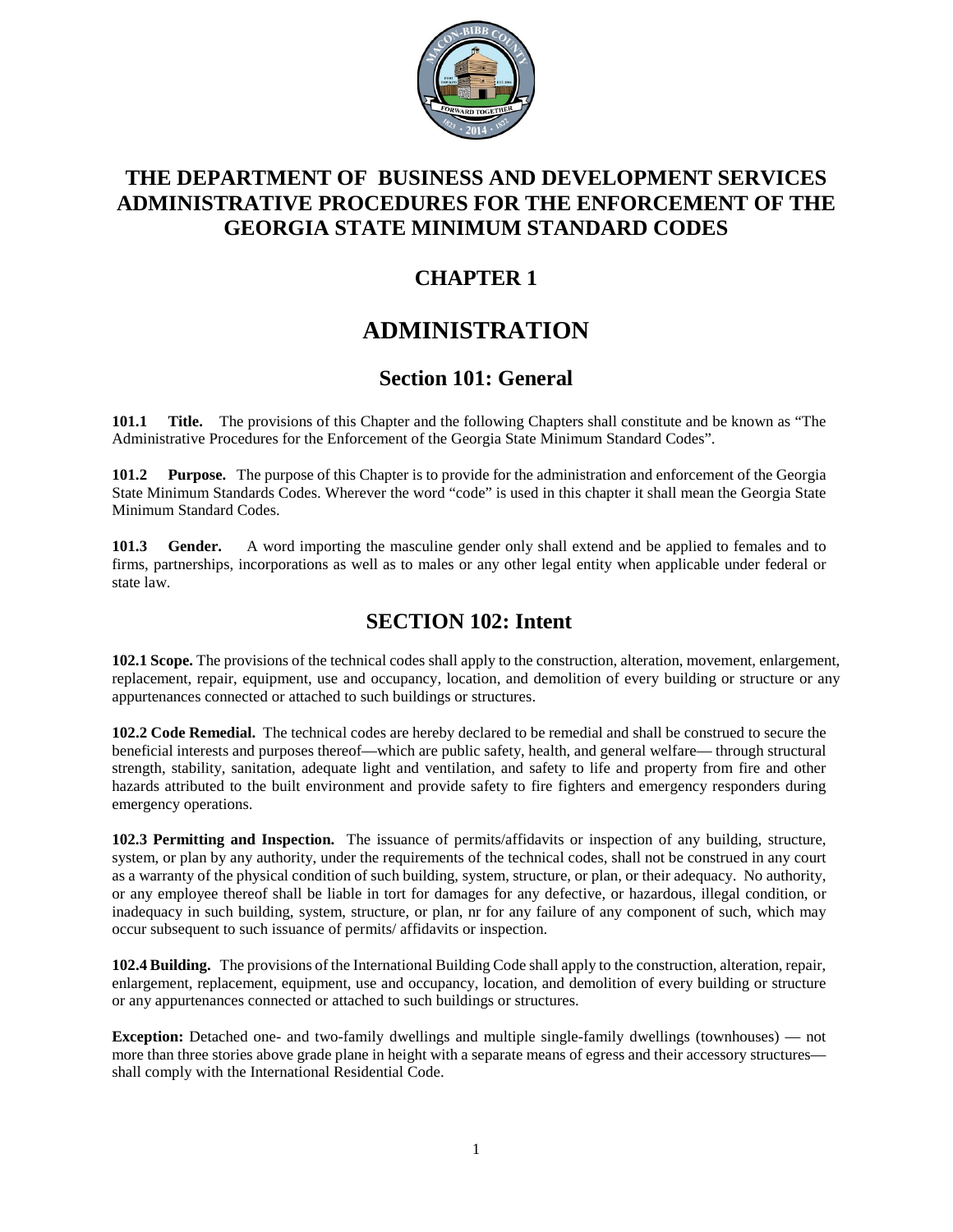**102.5. Electrical.** The provisions of the National Electrical Code shall apply to the installation of electrical systems, including alterations, repairs, replacement, equipment, appliances, fixtures, fittings, and appurtenances thereto.

**102.6 Gas.** The provisions of the International Gas Code shall apply to the installation of consumers' gas piping, gas appliances, and related accessories as covered in this code. These requirements apply to gas piping systems extending from the point of delivery to the inlet connections of appliances and the installations and operation of residential and commercial gas appliances and related accessories.

**102.7 Mechanical.** The provisions of the International Mechanical Code shall apply to the installation of mechanical systems, including alterations, repairs, replacement, equipment, appliances, fixtures, fittings, and/or appurtenances, including ventilating, heating, cooling, air conditioning and refrigeration systems, incinerators, and other energy-related systems.

**102.8 Plumbing.** The provisions of the International Plumbing Code shall apply to every plumbing installation, including alterations, repairs, replacement, equipment, appliances, fixtures, fittings, and appurtenances and when connected to a water or sewerage system.

**102.9 One and Two Family Dwellings.** The provisions of the International Residential Code shall apply to the construction, alteration, repair, equipment, use, and occupancy of detached one and two family dwellings, onefamily town houses, or any appurtenances connected or attached to such buildings and structures and to their accessory structures, except as amended by the Georgia Department of Community Affairs.

**Exception:** The Green Building Code may be used as an optional code as adopted and amended by the Georgia Department of Community Affairs.

**102.10 Fire Prevention.** The provisions of the International Fire Code shall apply to matters affecting or relating to structures, processes, and premises from the hazard of fire and explosion arising from the storage, handling, or use of structures, materials, or devices; from conditions hazardous to life, property, or public welfare in the occupancy of structures or premises; and from the construction, extension, repair, alteration, or removal of fire suppression and alarm systems or fire hazards in the structure or on the premises from occupancy or operation.

**102.11 Energy.** The provisions of the International Energy Conservation Code shall apply to all matters governing the design and construction of buildings for energy efficiency.

**102.12 Property Maintenance.** The provisions of the International Property Maintenance Code shall apply to the maintenance of all properties, including buildings, electrical, gas, mechanical, plumbing, low voltage, and fire protection systems of buildings within Macon-Bibb County. All devices or safeguards required by the technical codes when constructed, altered, or repaired shall be maintained in good working order. The owner or their designated agent shall be responsible for the maintenance of premises, buildings, structures, electrical, gas, mechanical, plumbing, and fire protection systems.

## **Section 103: Applicability**

**103.1 General.** Where, in any specific case, different sections of these codes specify different materials, methods of construction, or other requirements, the most restrictive shall govern. Where there is a conflict between a general requirement and a specific requirement, the specific requirement shall be applicable.

**103.2 Other Laws.** The provisions of the technical codes shall not be held to deprive any federal or state agency or any applicable governing authority having jurisdiction—of any power or authority that had on the effective date of the adoption of this code or of any remedy then existing for the enforcement of its orders, nor shall it deprive any individual or corporation of its legal rights as provided by law.

**103.3 Appendices.** To be enforceable, the appendices included in the technical codes must be referenced in the code text or specifically included in the adopting ordinance.

**103.4 Referenced Codes Standards.** Codes and standards referenced in the technical codes shall be considered an integral part of the codes without separate adoption. If specific portion of a code or standard is denoted by code text, only those portions of the code or standard shall be enforced. Where differences occur between provisions of the technical codes and referenced codes and standards, the provisions of the codes shall apply. Permissive and advisory provisions in a standard shall not be construed as mandatory.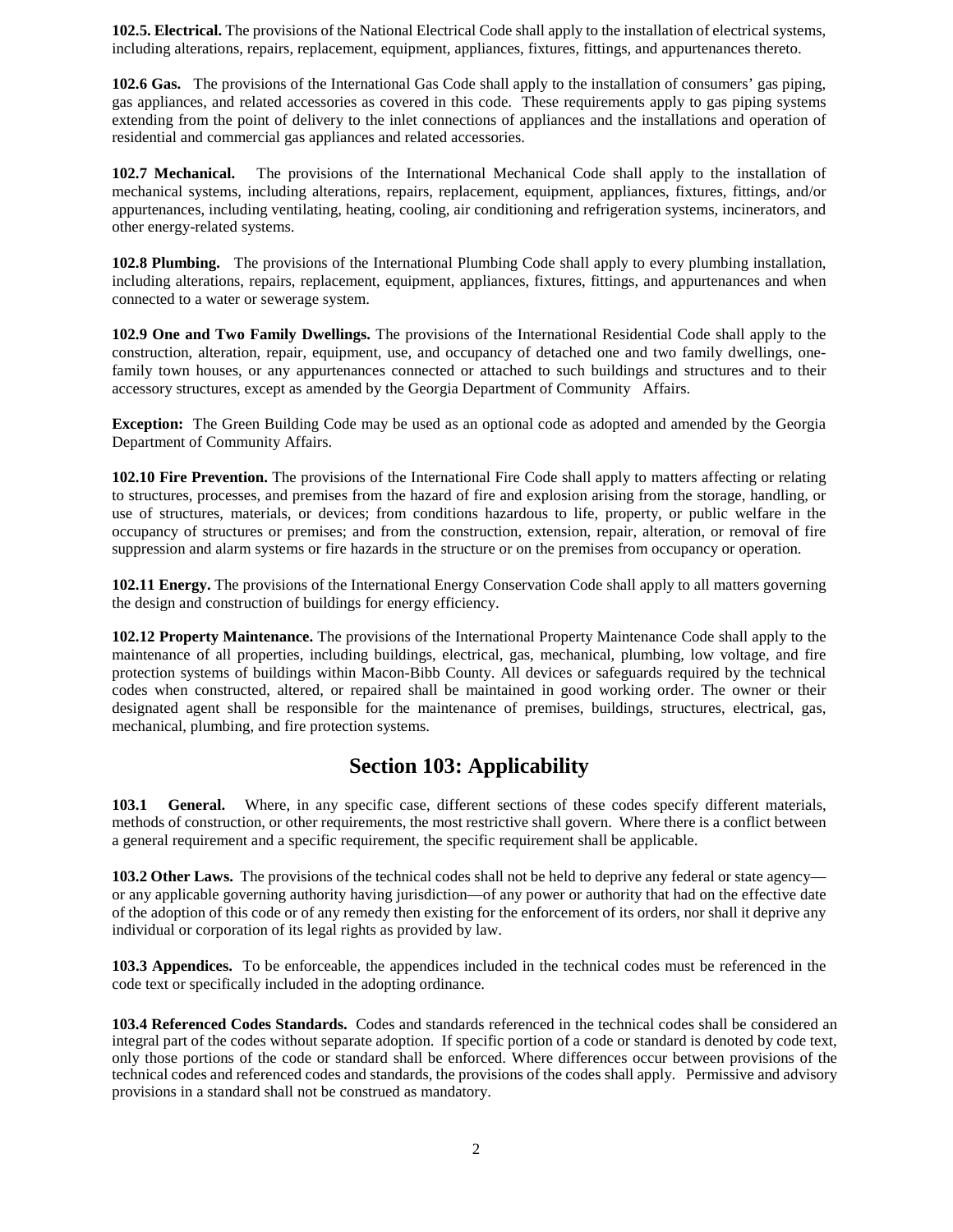**103.5 Partial Invalidity**. In the event that any part or provision of the technical codes are held to be illegal or void, this shall not have the effect of making void or illegal any of the other parts. See Section 117 severability.

## Section 104: Existing Buildings

**104.1General.** Alterations, repairs, or rehabilitation work may be made to any existing building, structure, or system in accordance with Chapter 34 of the International Building Code, as amended by the Georgia Department of Community Affairs. Necessary permits and plan review shall be obtained as required by other sections of these regulations.

**104.2 Change of Occupancy.** If the occupancy classification of any existing building or structure is changed, the building, electrical, gas, mechanical, and plumbing systems shall be made to conform to the intent of the technical codes as required by the Building Official.

**104.3 Special Historic Buildings.** The provisions of the technical codes relating to the construction, alteration, repair, enlargement, and restoration of structures shall not be mandatory for existing buildings or structures identified and classified by the state or local jurisdiction as historic buildings when such buildings or structures are judged by the Building Official to be safe and in the public interest of health, safety, and welfare, regarding any proposed construction, alteration, repair, enlargement or restoration of said buildings.

**104.4 Mobile Homes/Manufactured Homes.** No Mobile Home or Manufactured Home as defined by the Official Code of Georgia Annotated (OCGA), Sections 8-2-131 and 8-2-160 shall be used for any purpose other than as a dwelling unit. The Building Official is authorized to allow other uses of such structures, provided modifications are made that will cause such modified structures to be in compliance with all laws, rules, regulations, and code provisions enforced by the department, which are applicable to the proposed use. Any and all modifications to such structure will cause and all previously affixed, implied, or otherwise stated seal of approval of such structures to be invalidated.

**104.5 Legal Occupancy of Existing Structures.** The legal occupancy of any structure existing on the date of adoption of this code shall be permitted to continue without change, except as is specifically covered in this code, the Life Safety Code or the International Fire Code, or as is deemed necessary by the Building Official for the general safety and welfare of the occupants and the public.

**104.6 Maintenance** Existing multi-family dwellings and commercial properties buildings, electrical, gas, mechanical, plumbing, low voltage and fire protection systems shall be maintained in accordance with the International Property Maintenance Code. All devices and safeguards shall be maintained in good working order.

## **Section 105: Building Department**

**105.1 The Department Business and Development Services.** The Department of Business and Development Services shall be responsible for the administration and enforcement of these administrative procedures, and the codes of Macon-Bibb County Georgia and other duties assigned by the governing authority. The Director of the department shall be known as the "Building Official."

#### **105.2 Employee Qualifications**

.

**105.2.1 Building Official's Qualifications and Appointment.** The Building Official shall be a graduate of a bona fide college or university and possess a degree in architecture, engineering, construction technology or other related degree acceptable to the appointing authority. The Building Official shall have at least five (5) years experience as an architect, engineer, construction inspector, building contractor, superintendent of construction or any combination of these, three (3) years, which shall have been in a position of responsible charge. The Building Official shall possess or obtain, within eighteen (18) months of the date of employment as Building Official, certification as a Certified Building Official (CBO) by the Council of American Building Officials or International Code Council. Any equivalent combination of education and experience acceptable to the appointing authority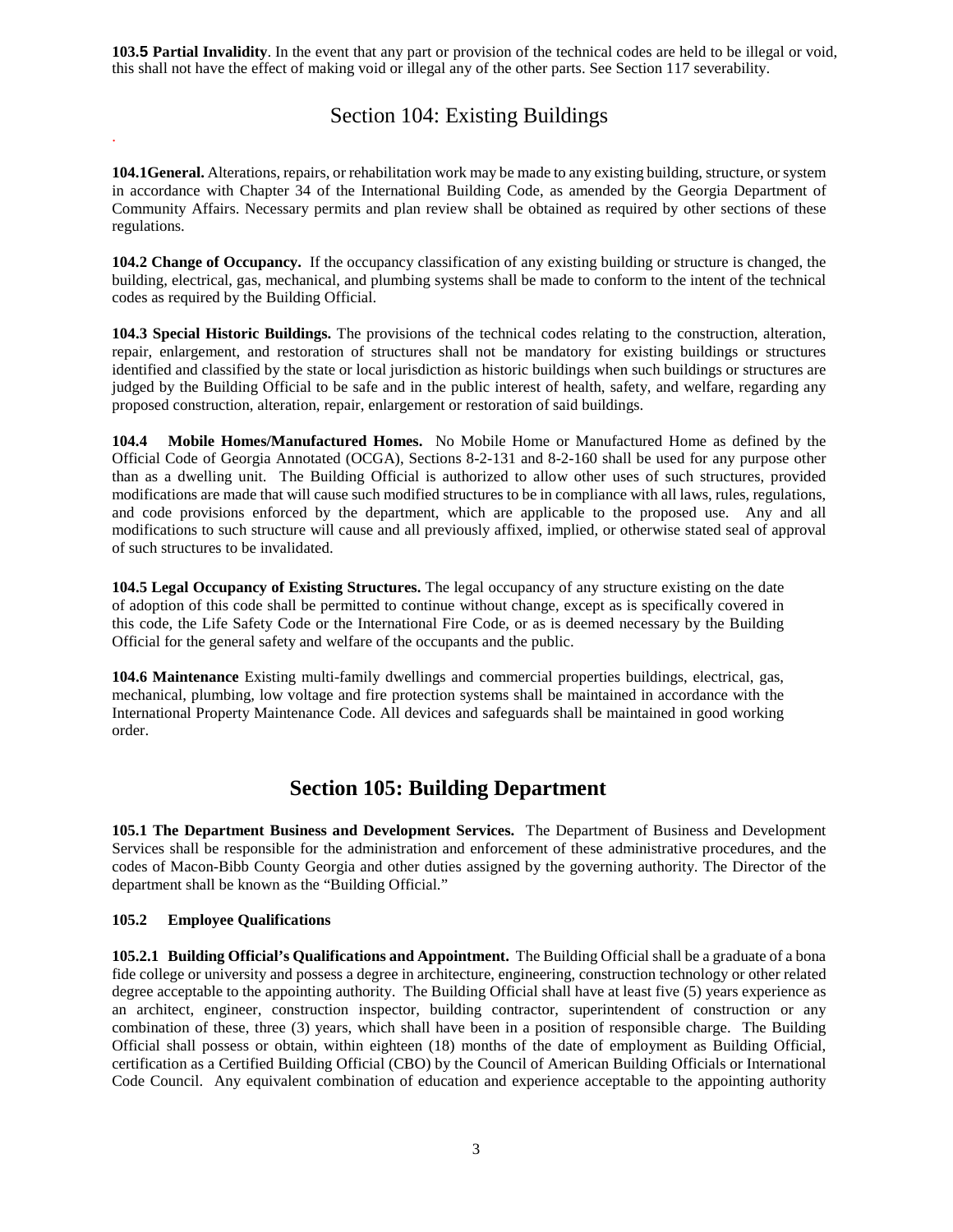shall satisfy the qualification requirements. The Building Official shall be appointed and approved by the governing authority and shall not be removed from such position except for good cause and in accordance with State law.

**105.2.2 Opinion or Discretion of the Building Official.** Whenever in the codes reference is made to the opinion or discretion of the Building Official, such reference shall be deemed to be a judgment and finding of fact after reasonable investigation.

**105.2.3 Technical Staff Qualifications.** The Building Official may hire such number of managers, inspectors, plans examiners, assistants, and other employees as authorized. The Department of Business and Development Services shall establish necessary qualifications, education, and experience necessary to carryout their job responsibilities. Field Inspectors, Plans Examiners, and Codes Inspection Manager position's shall possess or obtain within eighteen (18) months of the date of employment, appropriate certification administered through the certification program of the International Code Council. A person shall not be hired as inspector of construction, plans examiner or Codes Inspection Manager shall have at least 5 years experience as a contractor, engineer, architect, foreman, superintendent or competent mechanic in trade for which they are being hired or any equivalent combination of education and experience acceptable to the Building Official. The assistant director shall have the same qualifications as required for the director under section 105.2.1.

**105.3 Authorized Representative of the Building Official.** The Building Official may designate as his deputy an employee in the department, during his absence or disability, to exercise all the powers of the Building Official. If the Building Official is incapable of appointing a deputy-building official, the governing authority may so designate an individual to serve in his absence. Employees of the department, in the performance of the normal and usual responsibilities of the position for which they are employed, shall have powers as delegated by the building official to ensure the enforcement of the technical codes.

**105.4 Restrictions on Employees.** No employee of the department shall be financially interested in the furnishing of labor, maintenance of a building, structure, service system, or in the making of construction documents thereof, which is within the jurisdiction of the department, unless he or she is the owner of such. No employee shall engage in any other action, which is inconsistent or in conflict with his or her duties, or the interests and duties of the department.

### **Section 106: Powers and Duties of the Building Official**

**106.1 General**. The Building Official is hereby authorized and directed to enforce the provisions of the technical codes. The Building Official shall have the authority to render interpretations of these codes and to adopt policies and procedures in order to clarify the application of their provisions. Such interpretations, policies, and procedures shall be in compliance with the intent and purpose of the technical codes. Such policies and procedures shall not have the effect of waiving requirements specifically provided for in the technical codes.

**106.2 Applications and permits**. The Building Official shall receive applications, review construction documents; shall issue permits for the erection, modification, alteration, and demolition of structures; shall inspect the premises for which such permits have been issued; and shall enforce compliance with the provisions of the technical codes.

**106.3 Department Records.** The Building Official shall keep or cause to be kept records of the business of the department. Those records so established by state statutory requirements as public records, subject to review and access by the public, shall be made available upon written request. Such request shall be subject to departmental procedures. (Refer to OCGA Title 50, Chapter 18, "Inspection of Public Records.")

**106.4 Inspections.** The Building Official or his designated agent shall make all of the required inspections, or the Building Official shall have the authority to accept reports of inspection by approved agencies or individuals. Reports of such inspections shall be in writing and be certified by a responsible officer of such approved agency or by the responsible individual. The Building Official is authorized to engage such expert opinion as deemed necessary to report upon unusual technical issues that arise.

**106.5 Liability.** The Building Official, member of the Board of Appeals, or employee charged with the enforcement of the technical codes, while acting for the jurisdiction in good faith and without malice in the discharge of his duties as required by the codes or other pertinent laws or ordinances, shall not thereby be rendered liable personally and is hereby relieved from personal liability for any damage accruing to persons or property as a result of any act or by reason of an act or omission in the discharge of official duties. Any suit instituted against an officer or employee because of an act performed by that officer or employee in the lawful discharge of duties and under the provisions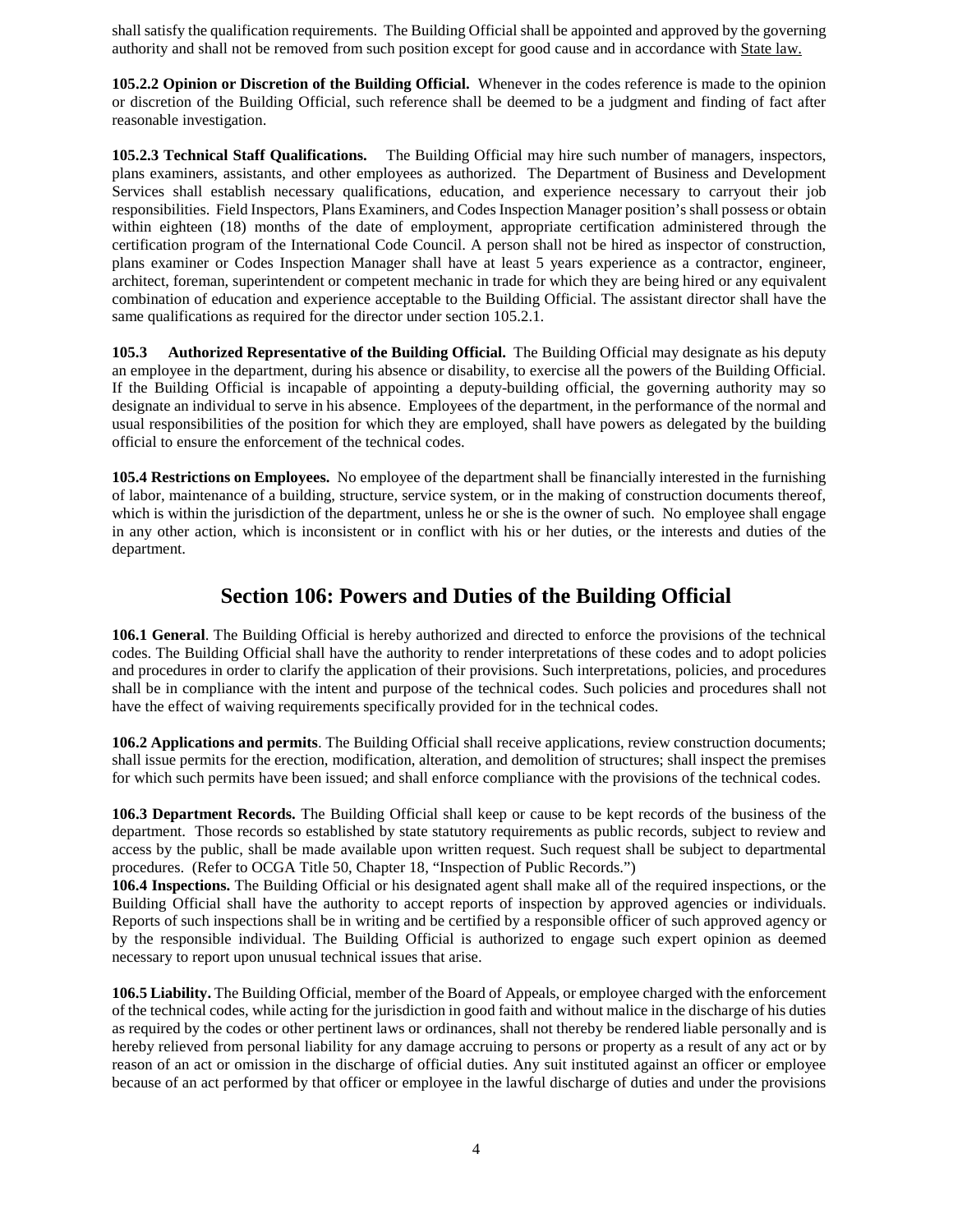of the technical codes shall be defended by legal representative of the jurisdiction until the final termination of the proceedings.

**106.6 Right of Entry.** Where it is necessary to make an inspection to enforce any provision of the codes, or whenever the Building Official has reasonable cause to believe that there exists in any building or upon any premises any condition or code violation that makes such building, structure, or premises unsafe, dangerous, or hazardous, the Building Official is authorized to enter such building, structure, or premises at all reasonable times to inspect the same or to perform any duty imposed upon the Building Official by the technical codes; provided, that if such building or premises is occupied, that credentials be presented to the occupant and entry requested. If such building, structure or premises is unoccupied, the Building Official shall first make a reasonable effort to locate the owner, or other persons having charge or control of the structure or premises, and request entry. If entry is refused, the Building Official shall have recourse to every remedy provided by law to secure entry. After obtaining a proper inspection warrant or other remedy provided by law to secure entry, no owner or occupant or any other persons having charge, care, or control of any building, structure, or premises shall fail or neglect, after proper request is made as herein provided, to promptly allow entry therein by the Building Official for any purpose of inspection and examination pursuant to this Code.

**106.7 Stop Work Orders**. Upon notice from the Building Official, work on any building, structure, electrical, low voltage, gas, mechanical, plumbing, or fire protection systems that is being done contrary to the provisions of the technical codes or the administrative procedures, or in a dangerous or unsafe manner, shall immediately cease. Such notice shall be in writing and shall be given to the owner of the property, or his designated agent, or to the person doing the work, and shall state the conditions under which work may be resumed. Where an emergency exists, the Building Official shall not be required to give a written notice prior to stopping the work. Unlawful continuance of work, except as directed to remove the violation, shall be subject to penalties as prescribed by law.

**106.8 Modifications to Existing Buildings.** Wherever there are practical difficulties involved in carrying out the provisions of the technical codes, the Building Official shall have the authority to grant modifications for individual cases, upon application of the owner or owner's representative, provided the Building Official shall first find that special individual reason makes the strict letter of the technical codes impractical and the modification is in compliance with the intent and purpose of the technical codes and that such modification does not lessen health, accessibility, life and fire safety, fire resistance ratings, or structural requirements.

**106.9 Alternative Materials**, **Design and Methods of Construction and Equipment**. The provisions of the technical codes are not intended to prevent the installation of any material or to prohibit any design or method of construction not specifically prescribed by the technical codes, provided that any such alternative has been reviewed and approved by the Building Official. An alternative material, design, or method of construction shall be approved where the Building Official finds that the proposed design is satisfactory and complies with the intent of the provisions of the technical codes, and that the material, method, or work offered is, for the purpose intended, at least the equivalent of that prescribed in the codes in quality, strength, effectiveness, fire resistance, durability, and safety. The Building Official shall require sufficient evidence or proof to be submitted to substantiate any claim made regarding the alternative.

**106.10 Research Reports**. Supporting data, where necessary to assist in the approval of materials or assemblies not specifically provided for in the technical codes, shall consist of valid research reports from approved sources.

**106.11 Used Materials and Equipment**. The use of used materials, which meet the requirements of the technical codes for new materials, will be permitted.

### **Section 107: Permits**

**107.1 Required**. Any owner, authorized agent, contractor, or subcontractor who desires to construct, enlarge, alter, repair, demolish, or change the occupancy of a building or structure, or to erect, install, enlarge, alter, repair, remove, convert, or replace any building, electrical, gas, mechanical, plumbing, low voltage, or fire protection systems, the installation of which is regulated by the technical codes, or to cause any such work to be done, shall first make application to the department and obtain the required permit or affidavit for the work.

**107.2 Work Exempt from Permits.** Exemptions from permit requirements of this code shall not be deemed to grant authorization for any work to be done in any manner in violation of the provisions of the technical codes or any other laws or ordinances of this jurisdiction.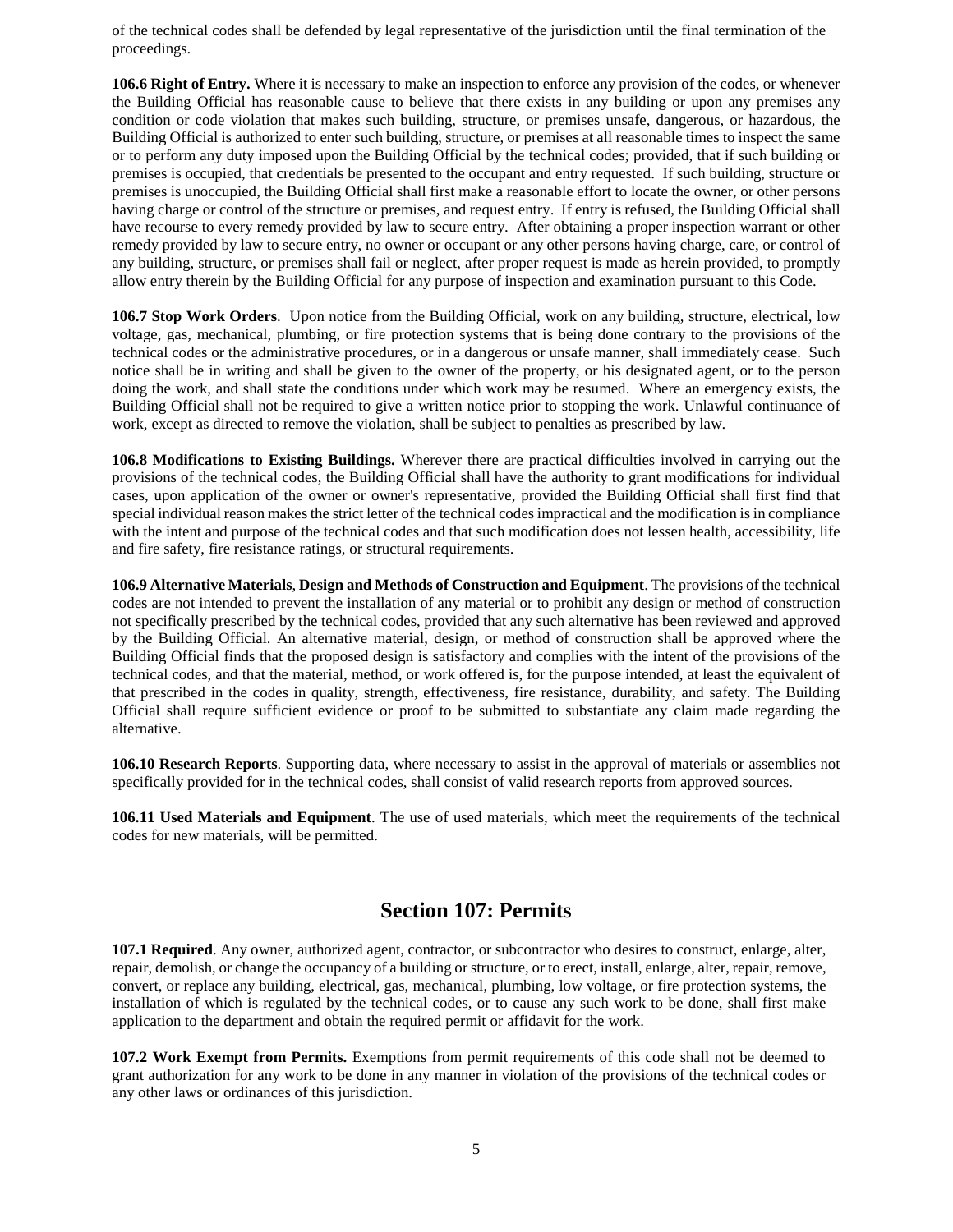**107.3 Docks & Boathouses.** The construction, reconstruction and repairs of boat docks and boathouses in the Lake Tobesofkee Recreation Area shall be as prescribed in Section 13-36 of this code.

#### **Permits shall not be required for the following:**

#### **A. Building**

- 1. Alterations or repairs to existing buildings or structures whose building permit valuation for the proposed work does not exceed two thousand dollars (\$2,000.00), does not involve structural elements of a building, and only if approved by the Building Official or his agent.
- 2. Separate and independent accessory buildings or structures, which meet all of the following conditions, are not required to be permitted.
	- (a) Limited to single story, detached, accessory structures.
	- (b) Four hundred square feet (400 sq. ft.) or less of gross building area.
	- (c) Not occupied by humans and not attached to any other building or structure.
	- (d) Site approvals may be required by the department for compliance with applicable codes. Planning and Zoning approval is required for all accessory structures.
- 3. Exterior balconies, porches, or decks that do not exceed two hundred (200) square feet of gross floor area and are not more than thirty inches (30") above adjacent grade or finished floor level below such balcony, porch, or deck.
- 4. The construction, reconstruction, repair or maintenance of barns and other outbuildings not intended, and not in fact used for human habitation and located in agricultural areas of the county within areas zoned for agricultural uses by the Bibb County Planning and Zoning Commission are exempt from the requirements of permitting. Inspections may be required to ascertain that such buildings are not in fact for human habitation.
- 5. Roof repairs for maintenance purposes only, performed with like materials and with no replacement or installation of structural members and decking.
- 6. Ordinary minor repairs as prescribed by Section 107.5 of these procedures.
- 7. Signs and towers twenty-five (25) feet or less in height
- 8. Retaining walls not part of a structure, fences, swimming pools, and shade-cloth used for nursery or agricultural purposes, and swings and playground equipment.

#### **B. Electrical**

- 1. Temporary electrical power poles at construction sites and construction trailers with 200 amps service or less.
- 2. Servicing or repairing electrical appliances.
- 3. Ordinary minor repairs as stated in Section 107.5 of these procedures.

#### **C. Plumbing**

- 1. Any steam, hot, or chilled water piping within any heating or cooling equipment regulated by the technical codes.
- 2. Replacement of any part that does not alter the manufactures approvals or make it unsafe.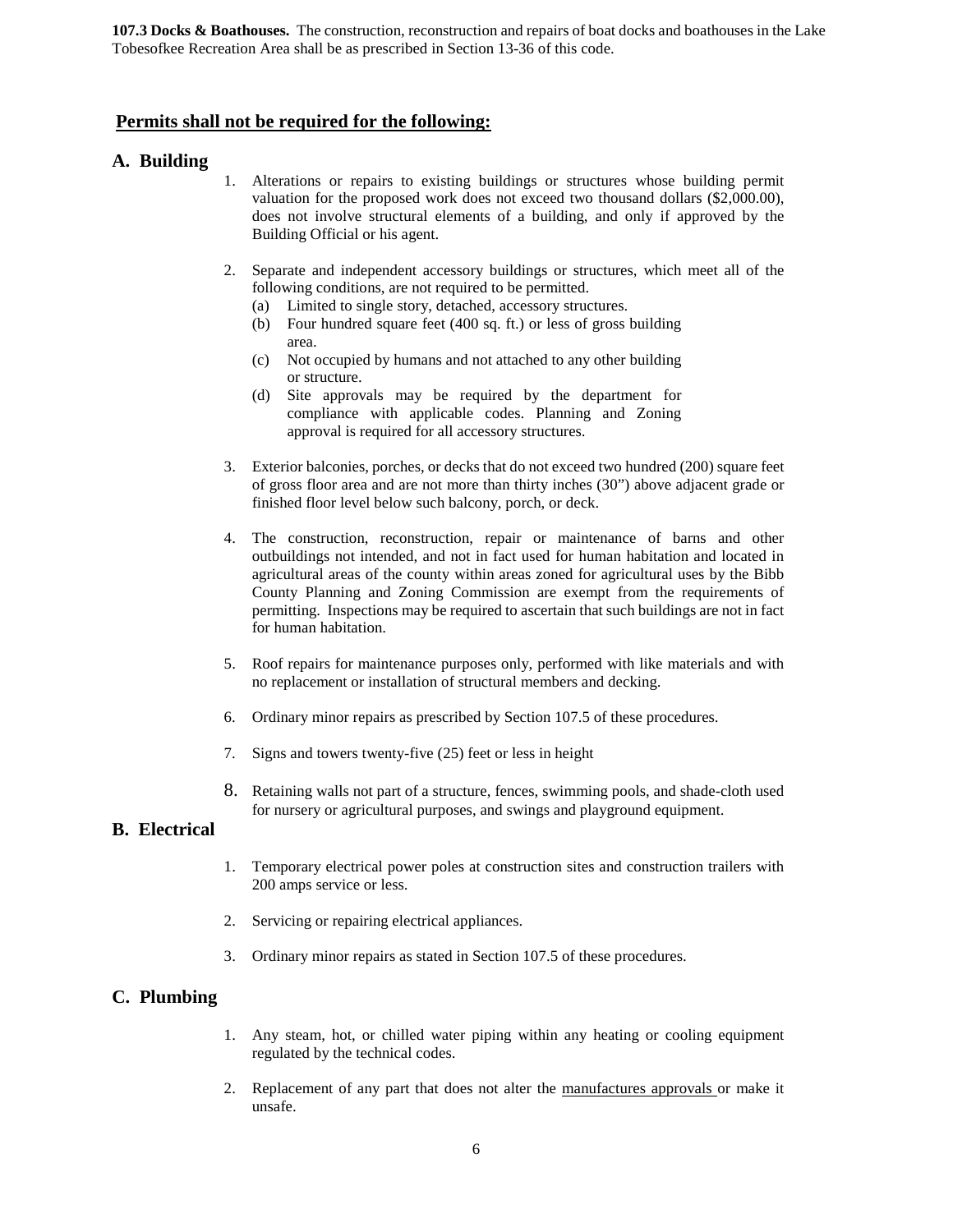- 3. Ordinary minor repairs as stated in Section 107.5 of these procedures.
- 4. The stopping of leaks in drains, water, soil waste, or vent pipes provided, however, that any concealed trap, drain pipe, water, or soil is replaced with new materials is considered new work and a permit is required.
- 5. The clearing of stoppages or repairing of leaks in pipes, valves, or fixtures, provided such repairs do not require the replacement or rearrangement of valves, pipes, or fixtures.
- 6. Any plumbing system or gas piping system, or portion thereof, which is under the authority of the Macon-Bibb County Health Department or Macon Water Authority.

### **D. Mechanical**

- 1. Any portable heating appliance.
- 2. Any portable ventilation equipment.
- 3. Any portable cooling unit.
- 4. Any steam, hot, or chilled water piping within any heating or cooling equipment regulated by the technical code.
- 5. Replacement of any part that does not alter its approval or make it unsafe.
- 6. Any portable evaporative cooler.
- 7. Any self-contained refrigeration system containing 10 lb. (5 kg) or less of refrigerant and actuated by motors of 1 horsepower (746 W) or less.
- 8. Ordinary minor repairs as determined by 107.5 of these procedures.

#### **E. Gas**

- 1. Any portable heating appliance.
- 2. Replacement of any part that does not alter its approval or make it unsafe.

**107.3 Work Authorized by Permit.** A General Contractors, Building, Electrical, Mechanical, Plumbing, Fire Protection, and Low Voltage Permit shall carry with it the right to alter, construct, or install the work as indicated on such permit and/or shown on construction documents filed in and approved by the department. No single permit can be applicable for work on more than one (1) building or structure. No permit shall authorize encroachment on any properties beyond the legally defined property lines/ boundary lines of the building site without appropriate legal documentation authorizing such encroachment being submitted to the Building Official by the owner or his authorized agent of both properties.

**107.4 Emergency repairs.** Where equipment replacements and repairs must be performed in an emergency situation, the permit application shall be submitted within the next working business day to the permitting department

**107.5 Ordinary/Minor Repairs.** Ordinary minor repairs may be made with the approval of the department without a permit, provided that such repairs shall not violate any of the provisions of the technical codes. Application or notice to the Building Official is not required for ordinary repairs to structures, replacement of lamps, or the connection of approved portable electrical equipment to approved, permanently installed receptacles. Such repairs shall not include the cutting away of any wall, partition or portion thereof, the removal or cutting of any structural beam or load-bearing support, or the removal or change of any required means of egress, or rearrangement of parts of a structure affecting the egress requirements; nor shall ordinary repairs include addition to, alteration of, replacement, or relocation of any standpipe, water supply, sewer, drainage, drain leader, gas, soil, waste, vent or similar piping, electric wiring or mechanical, or other work affecting public health or general safety.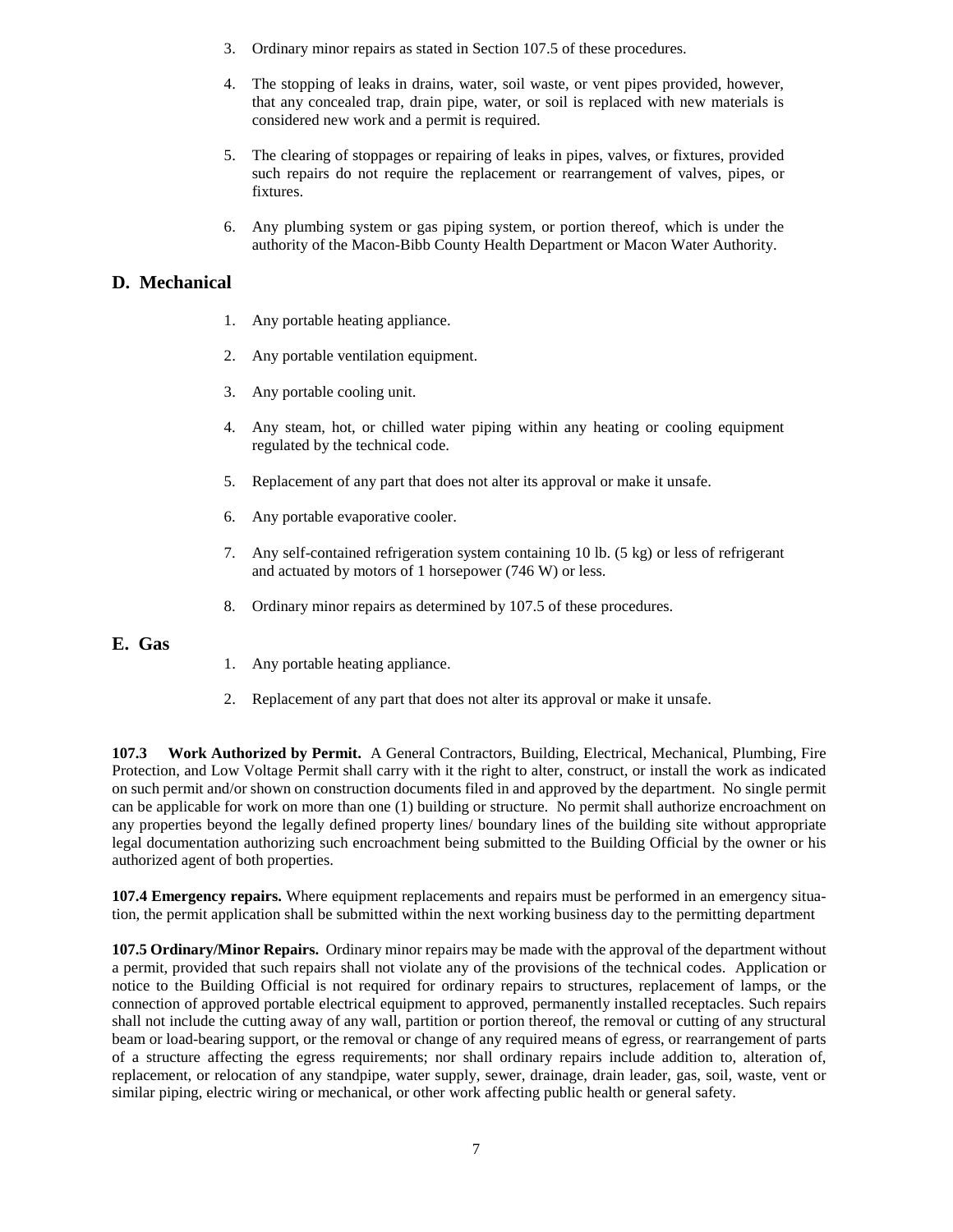**107.6 Public service agencies.** A permit shall not be required for the installation, alteration, or repair of generator, transmission, distribution, or metering or other related equipment that is under the ownership and control of public service agencies by established right.

**107.7 Application for Permit.** Each application for a permit shall be submitted with the required fee, or shall otherwise follow payment procedures established by the department. The application shall be filed with the department on a form furnished for that purpose, containing an accurate and complete, general description of the proposed work, valuation, and property location where work is to take place. The application shall be signed by the owner, contractor, or his authorized agent and shall contain such other information as may be required by the Building Official.

**107.8 Time Limitations.** The permit shall become invalid unless the work authorized by such permit is commenced within six (6) months after issuance, or if such work is suspended or abandoned for a period of six (6) months after the work has commenced. One or more extensions or time periods of not more than 6 months or 180 days each may be allowed by the Building Official for the permit provided the extension is requested in writing and justifiable cause is demonstrated.

**107.9 Validity of Permit.** The issuance or granting of a permit or affidavit shall not be construed to be a permit for, or an approval of, any violation of any of the provisions of the technical codes or of any other ordinance of the jurisdiction. Permits or affidavits presuming to give authority to violate or cancel the provisions of the technical codes or other ordinances of the jurisdiction shall not be valid. The issuance of a permit or affidavits based on construction documents and other data shall not prevent the Building Official from requiring the correction of errors in the construction documents and other data.

**107.10 Suspensions or Revocation of Permits or Affidavits.** The Building Official is authorized to suspend or revoke a permit or affidavit issued under the provisions of these procedures wherever the permit or affidavit was issued in error or on the basis of incorrect, inaccurate, or incomplete information, or in violation of any ordinance or regulation or any of the provisions of the technical codes.

### **107.11 Prerequisites to Obtaining Permits.**

- Certificates of Appropriateness, Zoning Compliance, or No Zoning Required Forms issued by the Planning and Zoning Commission shall be required prior to issuing a permit on all General Contractor or Building Permits for new construction and alterations, additions, renovations, modifications, or demolition/wrecking of existing buildings or structures.
- Permit applications for buildings or structures located or to be located on property not regulated by the Macon-Bibb County Planning and Zoning Commission shall have the appropriate authorization and the proposed work shall otherwise meet the requirements of these regulations prior to permitting the proposed work.
- Contractors and sub-contractors shall be registered with the department prior to permits being issued. Registration with the department requires the applicable State Card issued through the Georgia State Construction Licensing Board or the State Fire Marshals Office and a current Occupational/Business License issued by a local jurisdiction within the State of Georgia
- D. Applicants for permits to perform work regulated by the technical codes upon their own commercial property, and who are not doing contractual work, shall possess the appropriate State of Georgia Contractors License for work being performed.
- E. Applicants for permits to perform work regulated by the technical codes may purchase the appropriate permits to perform work upon a one- and two-family dwelling in which the applicant resides or the work being performed falls under "specialty contracting work" as defined by the Georgia State Contractors Licensing Board. The applicant shall perform the work permitted. The Building Official may revoke a permit if such individual demonstrates an inability to understand or comply with the technical codes.
- F. Application for a permit to demolish/wreck a building or structure shall provide zoning, letter from the Macon Water Authority (MWA) stating that water has been disconnected, and where damage to Macon-Bibb County property may occur, applications for permits shall be accompanied by a Public Liability and Property Damage Policy or Certificate naming **Macon-**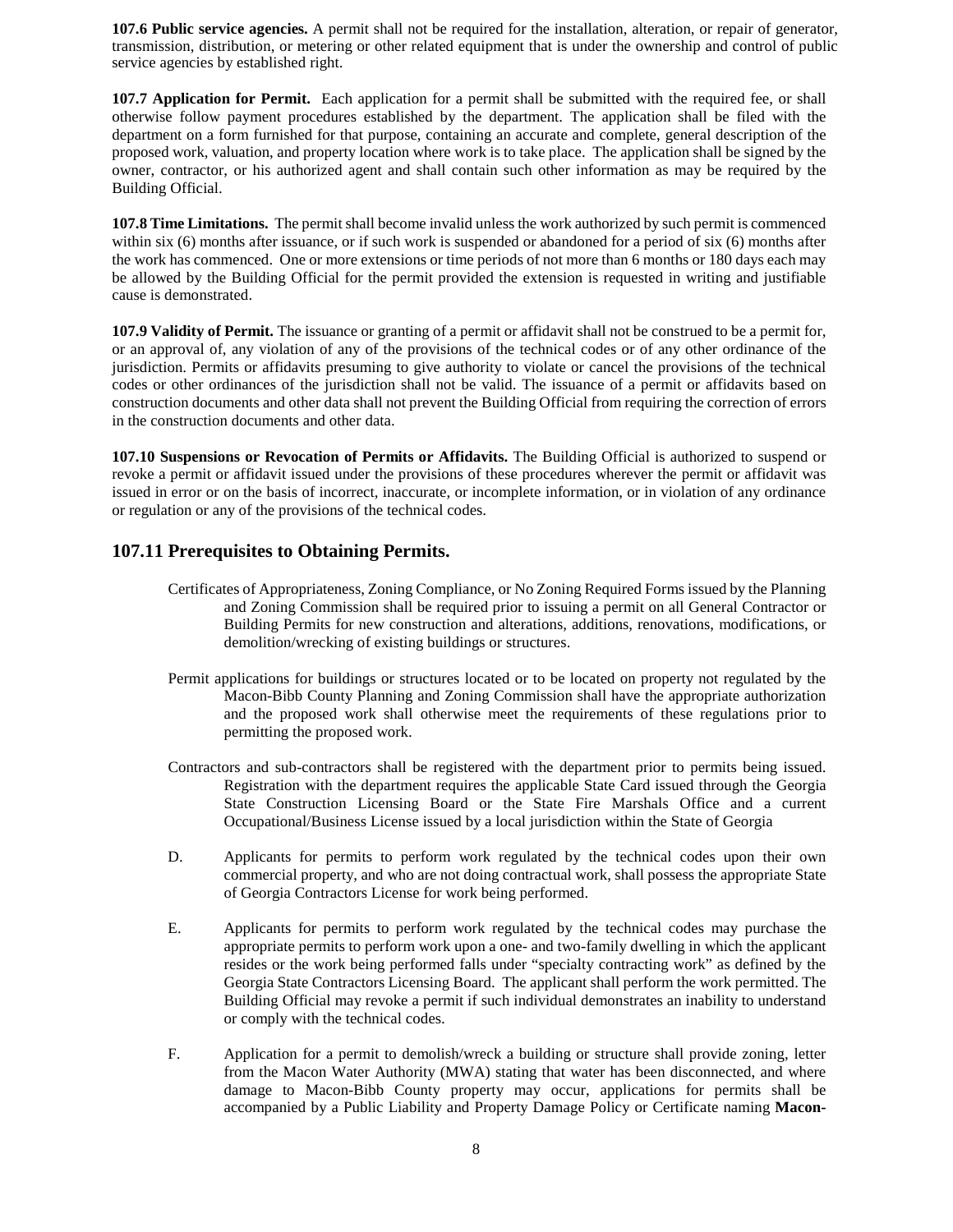**Bibb County** as a payee beneficiary and stating that a minimum (15) day notice shall be provided by the insurer to the department prior to a cancellation of such policy or certificate. The insurance shall be a minimum amount of \$500,000.00. The purpose of such insurance is to protect the property of Macon-Bibb County from damages from such work and to protect the county against any claims that might arise from injuries to life or property caused by such work. The certificate of insurance shall be filed with the department prior to the permit being issued or any work commencing. The Building Official may waive the requirements for insurance for any detached one- and two-family dwelling less then three stories in height or any commercial structure less than two stories in height when it is determined by the Building Official that such demolition does not constitute a hazard to life or property.

**107.12 Conditional Permit.** When an owner or his authorized agent of a building or structure on which work requiring permits as set forth in Section 107.1 of these procedures fails to obtain such permit prior to commencement of the work, and who has caused or allowed the building, structure, or work to be completed or substantially completed shall be required to obtain a Conditional Permit, subject to fees as established by the department. The owner/contractor is subject to penalties provided for in the Macon-Bibb County Code of Ordinances. Neither the issuance of the Conditional Building Permit, nor the payment of any fees or penalties, shall be construed as approval by the Building Official, or any employee of the department, of work already performed and/or concealed. However, the Building Official is authorized to require the owner to demonstrate by acceptable means verification that any such work was performed and/or installed in accordance with the technical codes. The Conditional Building Permit will be issued for the purpose of documenting the existence of the building, structure, or work performed, and to authorize completion of the project subject to compliance with these procedures and the technical codes.

### **Section 108: Construction Documents**

**108.1 Submittal Documents.** When required by the Building Official, three or more copies of specifications, and drawings drawn to scale with sufficient clarity and detail to indicate the nature and character of the work, shall accompany the Plan Submittal Application. Construction documents shall be of sufficient clarity to indicate the location, nature, and extent of the work proposed and show in detail that it will conform to the provisions of the technical codes and relevant laws, ordinances, rules, and regulations, as adopted and enforced by the department. Where applicable, drawings, specifications, and accompanying data shall bear the name, signature, and seal of the person responsible for the design in accordance with OCGA Title 43, Chapters 4 & 15.

**Exception:** The Building Official is authorized to waive the submission of construction documents and other data not required to be prepared by a registered design professional if it is found that the nature of the work applied for is such that review of construction documents is not necessary to obtain compliance with the technical codes.

**108.2 Design Professional.** For the purpose of these regulations, a design professional shall be an architect or engineer legally registered under the laws of this state regulating the practice of architecture or engineering. A design professional is required to affix his official signature and seal to drawings, specifications, and accompanying data for the following:

- 1. All assembly, educational, and institutional occupancies.
- 2. Buildings and structures three stories or more in height.
- 3. Buildings and structures 5,000 sq. ft. (465m^2) or more in total gross floor area of all floors.
- 4. All new structures, additions, or alterations having a construction value of \$100,000.00 or more exclusive of land costs and site development outside building.
- 6. All new and existing structures defined in OCGA § 25-2-13(b).
- 7. Outdoor advertising signs, signs exceeding twenty-five feet, and communication towers.
- 8. All other buildings, structures, or systems as deemed necessary by the Building Official because of the complexity of the work proposed or for other reasons at the discretion of the Building Official.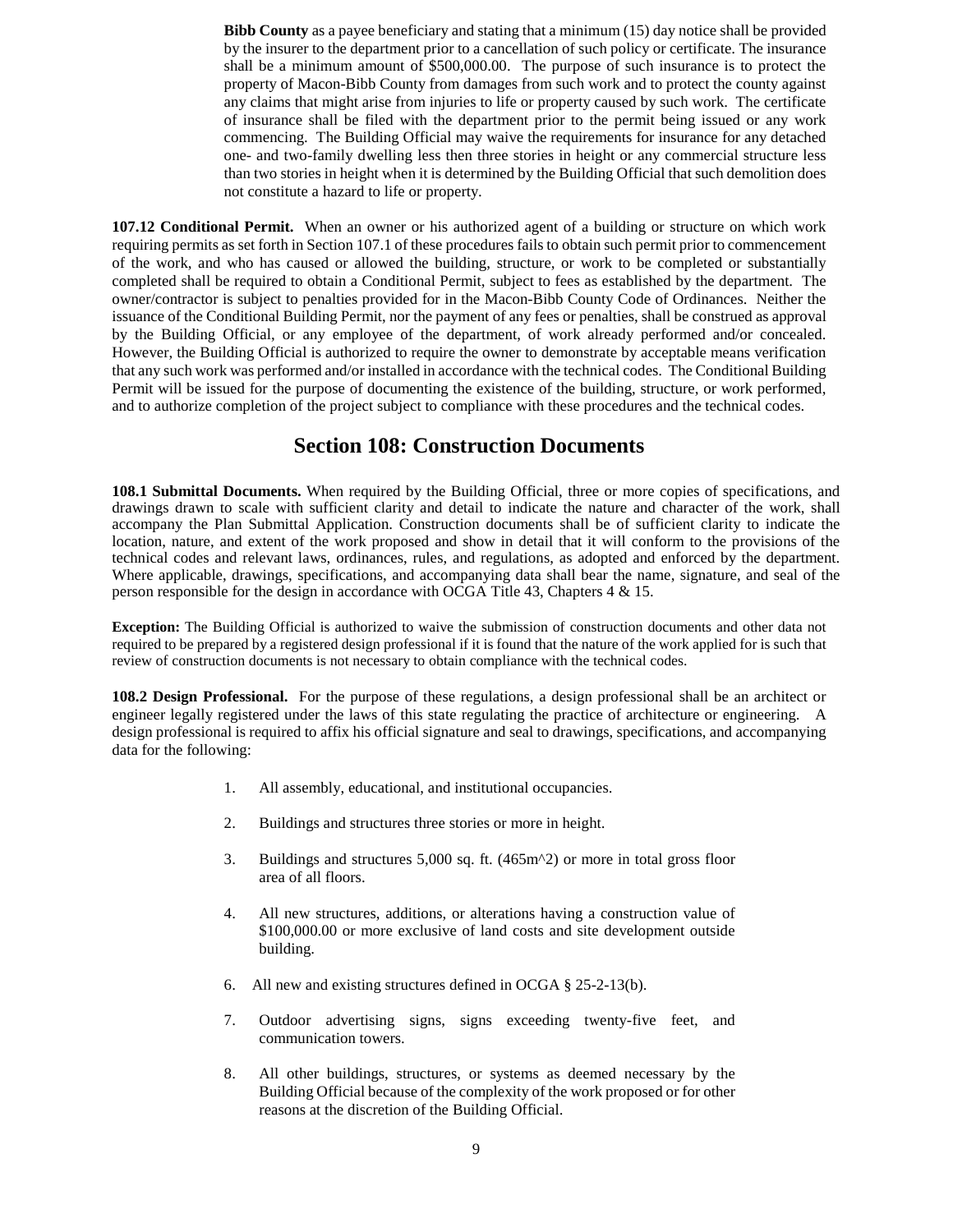- 9. Pre-engineered structures or systems.
- 10. Electrical engineer required to stamp and sign the following:
	- a. Projects where electrical contract work exceeds \$100,000.00.
	- b. New electrical service equipment having a total rating exceeding 200 KVA.
	- c. Electrical service exceeding 600 volts.
- 11. Structural elements being repaired or replaced.

**EXCEPTION:** Single-family dwellings and their accessory use buildings may be exempt from the provisions of this section if it is determined by the Building Official that such documents are not required for full explanation and understanding of the structure and appurtenances of the dwelling.

**108.3 Additional Data.** The Building Official is authorized to require details, computations, stress diagrams, and other data necessary to describe the construction or installation and the basis of calculations in addition to the requirements of section 108.2 of these procedures.

**108.4 Structural and Fire Resistance Integrity.** Plans for all building shall indicate how required structural and fire resistance integrity will be maintained where a penetration of a required fire resistant wall, floor, or partition is made for electrical, gas, mechanical, plumbing and communication conduits, pipes, and systems. Plans shall indicate in sufficient detail how the fire integrity will be maintained where required fire resistant floors intersect the exterior walls.

**108.5 Site Drawings.** Drawing shall show the location of the proposed building or structure and all existing buildings or structures on the site or lot and distances from lot lines drawn in accordance with an accurate boundary line survey. The Building Official may require a boundary line survey prepared by a licensed land surveyor. The Building Official is authorized to waive requirements for a site plan for interior alterations and repairs.

**108.6 Hazardous Occupancies.** The Building Official may require the following:

- 1. General Site Plan. A general site plan drawn at a legible scale that shall include, but not be limited to, the location of all buildings, type construction, and occupancy classification, exterior storage facilities, permanent access ways, evacuation routes, parking lots, internal roads, chemical loading areas, equipment cleaning areas, storm and sanitary sewer accesses, emergency equipment, and adjacent property uses. The exterior storage areas shall be identified with a hazard classification(s) and the maximum quantities per class of hazardous materials stored.
- 2. Building Floor Plan. A building floor plan drawn to a legible scale that shall include, but not be limited to, all hazardous materials storage facilities within the building and shall indicate rooms, doorways, corridors, exits, fire-rated assemblies with their hourly rating, location of liquid tight rooms, and evacuation routes. Each hazardous material storage facility shall be identified on the plan with the hazard classes and quantity range per hazard class of the hazardous materials stored.

**108.7 Examination of Documents.** The Building Official shall examine or cause to be examined each application for a permit and the accompanying construction documents. Three sets of construction documents (2 full size and one half size or digital/ electronic drawings), consisting of drawings, specification, computations, and additional data as required shall be submitted for review prior to permitting. One set of reviewed construction documents shall be retained in the department. The other set of reviewed construction documents shall be kept at the construction site and shall be open to inspection by the Building Official or his authorized representative.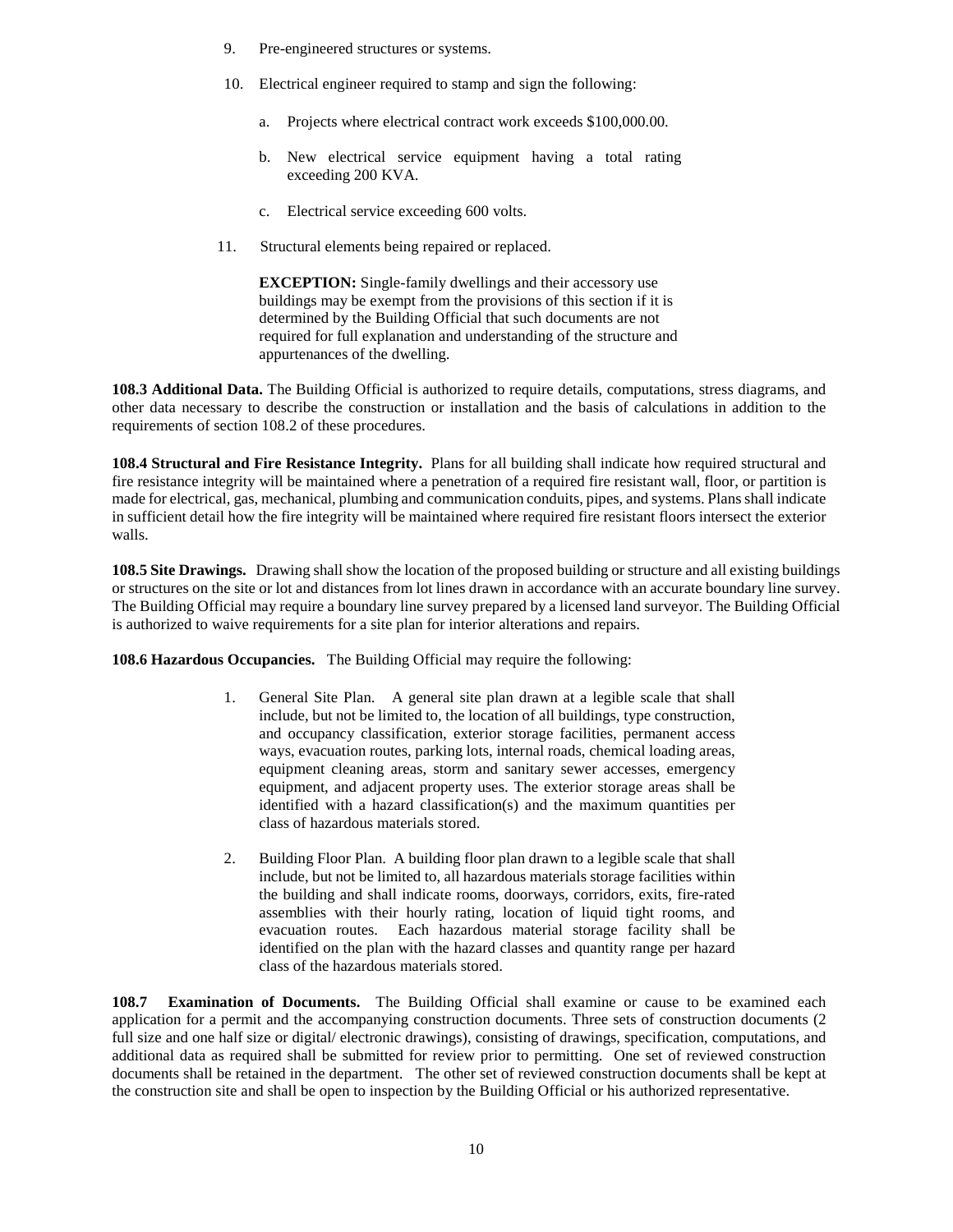**108.8 Affidavits**. The Building Official is authorized to accept a sworn affidavit from a registered architect or engineer currently registered in the State of Georgia. The affidavit shall state that the plans conform to all the technical codes and to the laws as to egress, type of construction, and general arrangement, and if accompanied by drawings, show the structural design and that the plans and design conform to the requirements of the technical codes as to strength, stresses, strains, loads, and stability. The Building Official is authorized to accept a sworn affidavit from a registered architect or engineer for required field inspections, provided copies of inspection reports are submitted and approved by the department. Upon completion of the work covered by the affidavit, the design professional shall state that it was done in accordance with the requirements of the technical codes. Where the Building Official relies upon such affidavit, the architect or engineer shall assume full responsibility for the compliance with all provisions of the technical codes and other pertinent laws or ordinances.

## **Section 109: Issuing Permits**

**109.1 Action of Permits**. The Building Official is authorized to act upon an application for a permit without unreasonable or unnecessary delay. If the Building Official is satisfied that the work described in an application for a permit and the contract documents filed therewith conform to the requirements of the technical codes and other pertinent laws and ordinances, he shall issue or cause to be issued a permit(s) to the applicant.

**109.2 Refusal to Issue Permit**. If the application for a permit and the accompanying contract documents describing the work do not conform to the requirements of the technical codes or other pertinent laws or ordinances, the Building Official shall not issue a permit but shall return the contract documents to the applicant, requiring the documents to be brought into compliance with the technical codes.

**109.3 Special Foundation/Shell Permit.** When application for a permit to erect or enlarge a building has been filed and pending issuance of such permit, the Building Official is authorized, at his discretion, to issue a special permit for the foundation only. The holder of such a special permit will be proceeding at his own risk and without assurance that a permit for the remainder of the work will be granted or that corrections will not be required in order to meet provisions of the technical codes. No work shall proceed beyond the coverage of the special permit without written approval of the Building Official. A shell permit may be issued under the same conditions as a foundation only permit. Approval for special permits does not negate the review of construction documents necessary to ensure code compliance for the proposed work.

**109.4 Licensing of Contractors and Subcontractors.** It shall be the duty of every contractor and subcontractor who shall make contracts for the installation or repairs of building, structure, low voltage, gas, plumbing, mechanical, electrical and fire protection systems—for which a permit is required— to comply with all applicable State of Georgia and local rules, regulations, and laws concerning licensing of such work.

**109.5 Contractor's and Subcontractor's Responsibilities.** It shall be the responsibility of the contractor or subcontractor to file copies of his current state license and local occupation tax license with the department. The Building Official is not required to issue permits without this verification.

**109.6 Permit Intent.** A permit shall be construed to be a license to proceed with the work and not as authority to violate, cancel, alter, or set aside any of the provisions of the technical codes, nor shall issuance of a permit prevent the Building Official from thereafter requiring a correction of errors in plans, construction, or violations of the technical codes.

**109.7 Permits Issued on Basis of an Affidavit.** Whenever a permit is issued in reliance upon an affidavit or whenever the work to be covered by a permit involves installation under conditions which, in the opinion of the Building Official, are hazardous or complex, the Building Official shall require that the architect or engineer who signed the affidavit or prepared the drawings or computations to supervise such work. In addition, he shall be responsible for conformity with the permit, provide copies of inspection reports as inspections are performed, and, upon completion, make and file with the Building Official a written affidavit that the work has been done in conformity with the reviewed plans and with the structural provisions of the technical codes. (Refer to section 108.8)

### **Section 110: Permit Fees**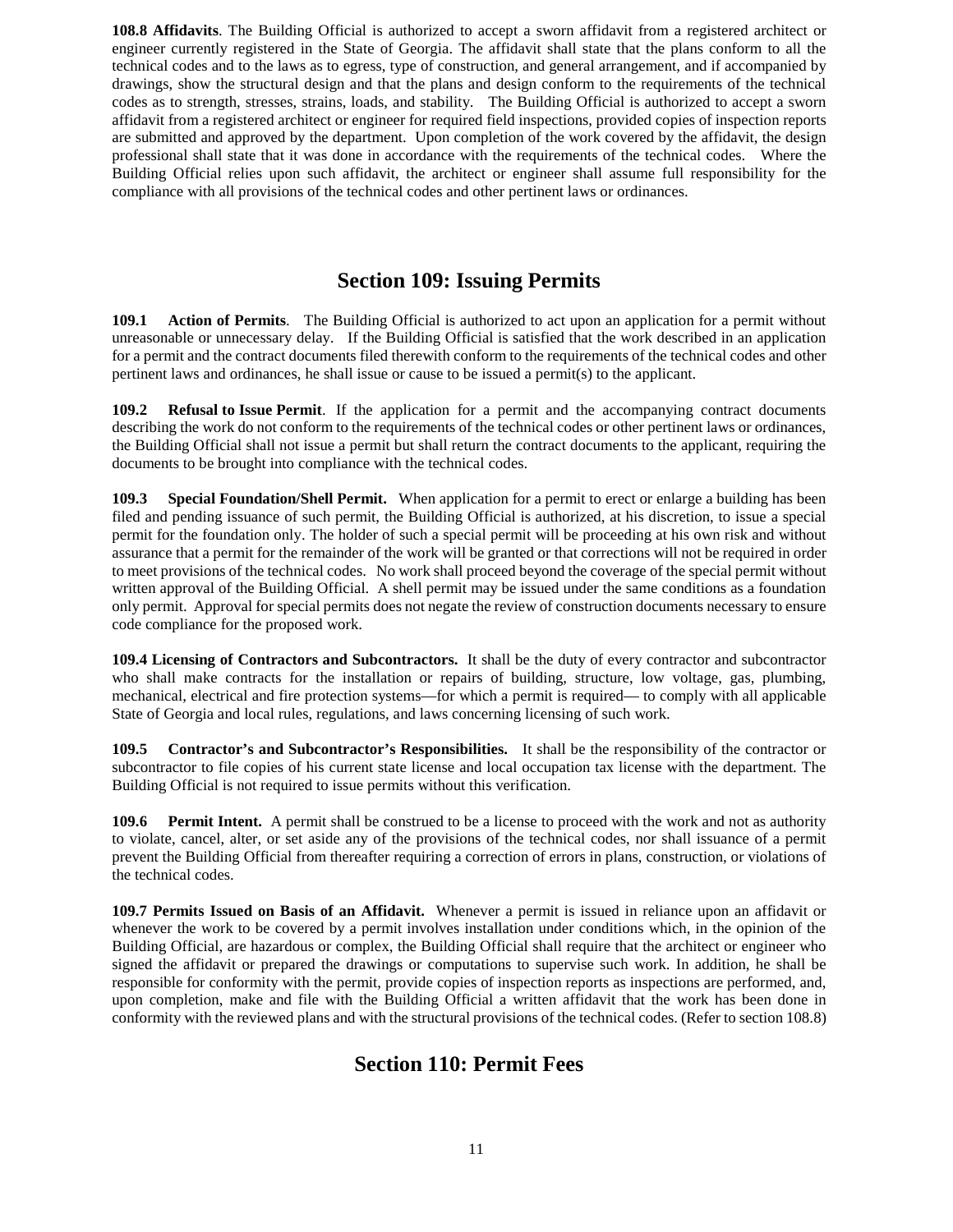**110.1 Prescribed Fees.** A permit shall not be issued until the fees prescribed in these procedures have been paid; any additional costs that are incurred due to changes in scope of work will require a new permit to be issued and fees paid covering the additional cost of the building, structure, electrical, low voltage, plumbing, mechanical, gas, or fire protection systems. This shall not preclude the department from establishing faxing/charging procedures for the issuing of electrical, mechanical, gas, plumbing, and low voltage permits as long as such procedures are approved by the Finance Department.

#### **110.2 Work Commencing before Permit Issuance**.

- A. Any person, corporation, authorized agent, firm, or contractor commencing work on a building or structure for which a permit is required, without first obtaining such required permit, shall be deemed to be in violation of these procedures and subject to the provisions of the Violations and Penalties section of these procedures as follows:
- B. If an owner or his agent or contractor commences work on a building or structure for which a construction permit is required by the technical codes, before an appropriate permit for such work has been issued by the department, or if the owner allows the same to be done, then the owner and/or his agents shall be liable to the following civil penalty:
	- 1. If the work is being done by the owner or by an occupant of the property, the penalty shall be \$100.00.
	- 2. If the work is being done by a person, firm, or corporation representing himself or itself as a contractor, builder, or carpenter, the penalty shall be \$500.00. The listing of such person, firm, or corporation in the telephone directory, advertising in print or telecommunications media, or other public representation that the person, firm, or corporation is a contractor, subcontractor, or carpenter shall be considered prima facie evidence that such person, firm, or corporation is in fact a contractor, sub-contractor, builder, or carpenter. Payment of the penalty fees prescribed in these procedures shall not relieve any person, corporation, agent, or firm from fully complying with the requirements of the technical codes in the execution of the work or from any other penalties prescribed elsewhere in these procedures.
- **110.3 Accounting.** The Building Official shall keep, or cause to be kept, accurate accounting of all permit fees and other monies collected, the names of all persons upon whose account the same was paid, along with the date and amount thereof.

**110.4 Schedule of Permit Fees.** On all new and existing buildings, structures, electrical, low voltage, plumbing, mechanical, gas, or fire protection systems or alterations, repairs, modifications, additions and demolition requiring a permit, a fee for each permit shall be as prescribed herein, which shall be paid at the time such permit is issued or as established elsewhere in these procedures. A minimum permit fee based on the average cost of an inspection and administrative cost and a minimum dollar /per thousand or major fraction shall be established by the department and reviewed annually. Fee schedule shall be maintained in the Department of Business and Development Services.

#### **110.4.1 Fees shall be determined as follows:**

- **A. For all single trade permits** both new and existing with a minimum cost valuation of \$8,000.00 or less shall be assessed the minimum permit fee as established by the department. For cost valuation greater than \$8,000.00, the minimum permit fee shall be assessed on the first \$8,000.00 plus the minimum dollar/per thousand or major fraction on the dollar valuations in excess of \$8,000.00, except as otherwise modified by this section. Single trade cost valuations shall be based on the cost of all labor and materials including fixtures necessary for completion of work being permitted.
- C. **Demolition/Wrecking of Building or Structure**. A sixty-day (60) permit shall be issued for a fee of \$50.00 per building. Work must commence within six (6) months from the day of issuance, at such time the sixty-day (60) limitation shall begin. If the work covered under such permit is not completed and the site cleared, a new permit subject to the same fees shall be required to be purchased. Each parcel requires a separate permit; however, multiple buildings contained on a single parcel can be placed on a single permit issued for wrecking a structure. Each building being wrecked on a single parcel shall be assessed \$50.00 per building.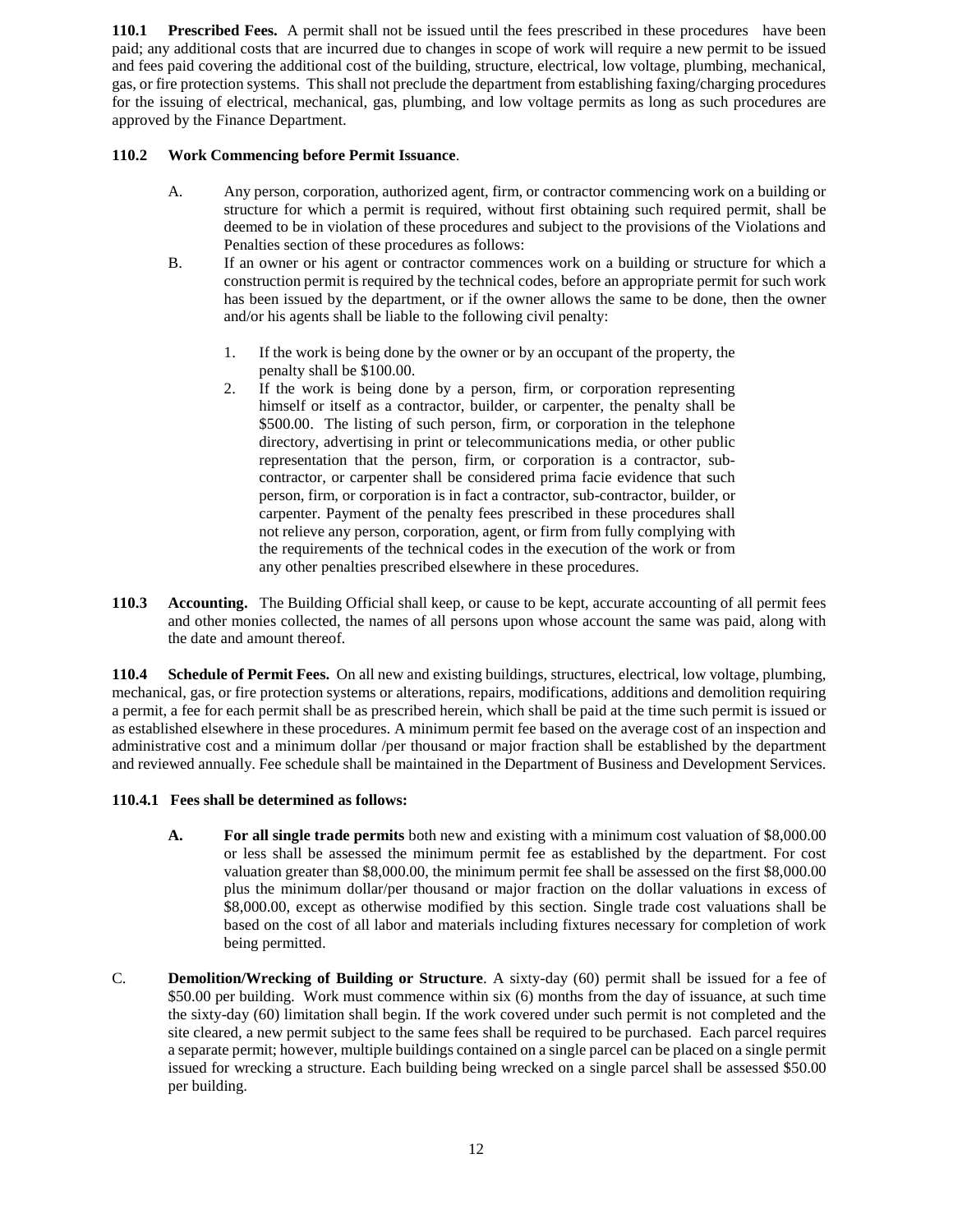**Exception:** The expiration of a demolition/wrecking permit, which has been issued as a result of an order or notice issued by the municipal court or the building/housing official, shall occur upon expiration of such order or notice, and subject to any extension of time granted by the same.

#### **C. Manufactured or Mobile Home.**

A permit fee of \$50.00 shall be charged for a new set-up and decks for the structure plus established minimum permit fees per trade system (electrical, mechanical, plumbing, gas, and low voltage). Set-up covers the cost of the foundation, tie-downs, anchoring, steps, landings, ramp, and other items associated with the set-up of the unit excluding mechanical, electrical, plumbing, gas, and low voltage systems. Permit fees for additions or renovations shall be as established for one- and two-family dwellings.

#### **D. Industrialized Buildings.**

A permit fee of \$100.00 shall be assessed for the set-up of the structure plus established minimum permit fees per trade (electrical, mechanical, plumbing, gas, low voltage, and fire protection). The \$100.00 set-up covers the cost of the foundations, tie-downs, anchoring, steps, landings, ramps, and other items associated with the set-up of the unit excluding mechanical, electrical, plumbing, and fire protection systems permits.

- **E. Signs, Towers, and Boat Docks.** A fee of \$75.00 shall be assessed for the foundation, plus minimum established permit fee per trade included on the General Contractors Permit.
- **F. New One- or Two-Family Dwelling and Additions.** The cost valuation of One- or Two-Family Dwellings and their accessory buildings shall be established as follows:

Cost valuations shall be based upon building valuation data published by the International Code Council and modified by the department for heated and unheated areas, which may be updated semi-annually or annually. The permit fee shall be as herein established. For cost valuations up to \$8,000.00, the established minimum permit fee shall be assessed for the building trade plus a minimum permit fee for each trade indicated on a general contractor's permit. For cost valuation greater than \$8,000.00, the minimum permit fees shall be paid on first \$8,000.00 plus the minimum dollar/per thousand or major fraction for valuations in excess of \$8,000.00 for the building trade plus an additional minimum permit fee shall be added to permit cost for each trade indicated on a general contractor's permit.

- **G. For All New and Existing Buildings other than One-or Two-Family Dwellings,** the cost valuations shall be based upon the building valuation data published by the International Code Council, which may be updated semi-annually and annually. A permit issued for new buildings and existing building, additions, renovations, and alterations having a cost valuation up to \$8,000.00 shall be assessed the minimum established permit fee. Buildings having a cost valuation greater than \$8,000.00 shall be assessed the minimum established permit fee on the first \$8,000.00 plus the established minimum dollar/per thousand or major fraction on the cost values exceeding \$8,000.00.
- **H. Plan Submittal/Review Fees** shall be paid at the time plans are submitted for review. The minimum fee shall be the same as established by OCGA § 25-2-4 for all occupancy classifications other than One- and Two-Family Dwellings. Additional Construction document review fees as established by OCGA § 25-2-4 shall be accessed on those buildings exceeding 10,000 square feet of gross area at times are permitted or picked up.

**Exceptions:** One- and Two-Family Dwellings and Public Buildings exempted from Plan Review fees pursuant to OCGA § 25-2-18.

- **I. Plan review fees** shall be established as the same as the minimum permit fee for each sign, tower, dock, fire alarm, and fire suppression system reviewed.
- **J. Certificate of Occupancy fees** shall be paid at time permit is issued. This fee shall be the same as established by OCGA § 25-2-4 on all commercial buildings.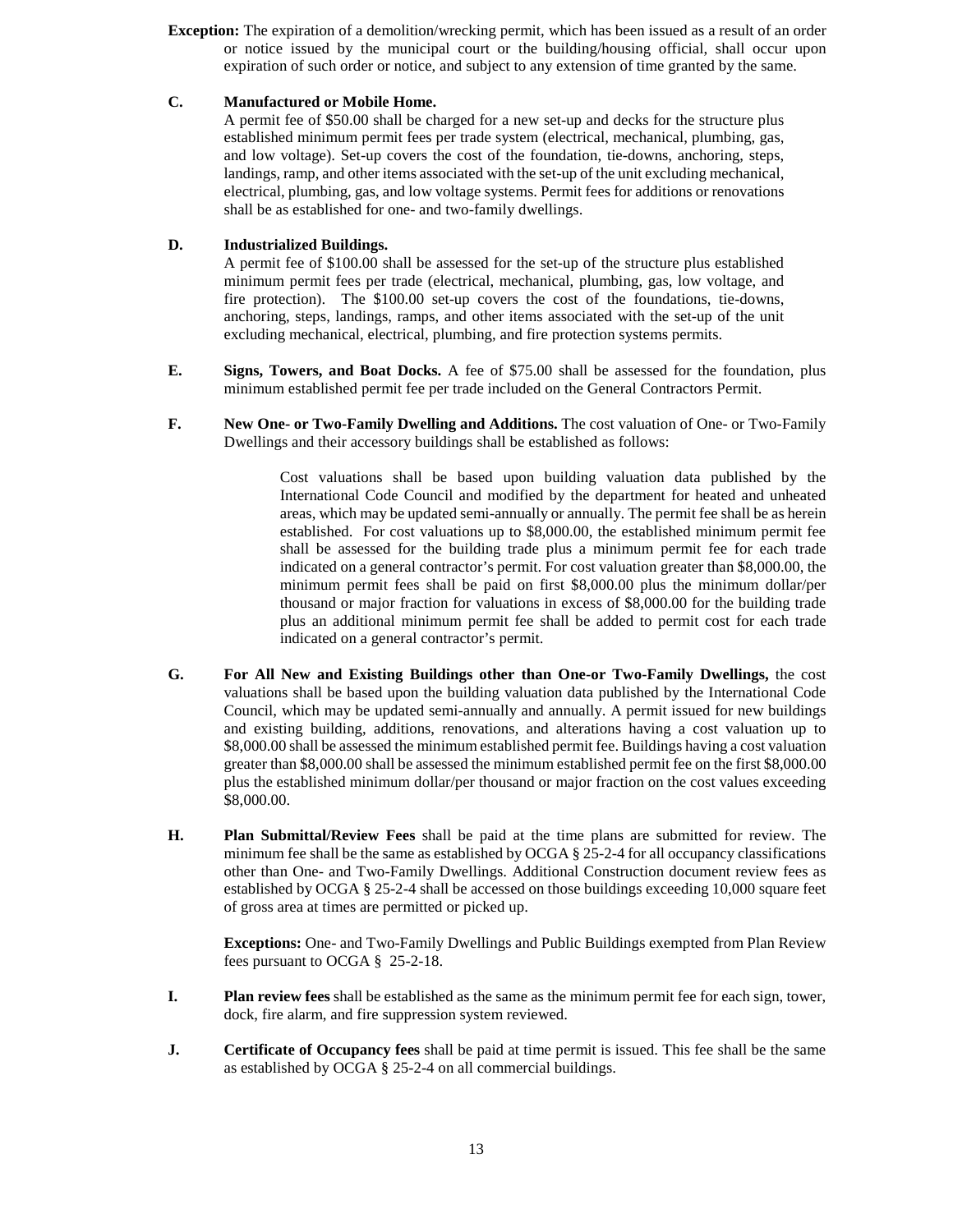**Exceptions:** One- and Two-Family Dwellings and Public Buildings exempted from fees in OCGA § 25-2-18.

**K. Each board of appeal applications** shall be accompanied by \$100.00 and is non-refundable.

**110.4.2 Re-inspection Fee.** The Building Official is authorized to charge the minimum established permit fee for each re-inspection issued to the permit/affidavit holder when the permit/ affidavit holder fails to have work completed and ready for requested inspection or fails to have such work readily accessible for proper inspections. A re-inspection fee may be charged after second inspection of violations previously sited and not corrected. Fee shall be paid prior to re-inspection.

**110.4.3 Underestimated Building Permit Valuation**. If, in the opinion of the Building Official, the valuation of building alteration, structure, electrical, low voltage, plumbing, mechanical, gas, or fire protection systems appears to be underestimated on the application for existing systems, the permit shall be denied unless the applicant can show detailed estimates subject to the approval of the Building Official. The Building Official shall set final permit valuation.

**Refund of Permit Fee**. Refunds will only be issued on permits that have had no inspections and only within six (6) months from date of issuance of the permit. Request for refund shall be in writing, stating cause for request and the posting permit. As well, the original permit receipt shall be attached to the refund request. The refund is at the discretion of the Building Official. No permit or permit fee is transferable. An administrative fee as established by the Department shall be accessed for each permit fee refunded.

## **Section 111: Inspections**

**111.1 General.** Construction or work for which a permit or affidavit is required shall be subject to inspection by the Building Official, and such construction or work shall remain accessible and exposed for inspection purposes until approved. Approval as a result of an inspection shall not be construed to be an approval of a violation of the provisions of this code or of other ordinances of the jurisdiction. Inspections presuming to give authority to violate or cancel the provisions of this code or of other ordinances of the jurisdiction shall not be valid. It shall be the duty of the permit or affidavit applicant to cause the work to remain accessible and exposed for inspection purposes. Neither the Building Official nor the jurisdiction shall be liable for expense entailed in the removal or replacement of any material required to allow inspection.

**111.2 Posting of Permit.** The permit card of work that requires a permit shall be posted in a conspicuous place on the premises. The permit shall be protected from the weather and located in such a position as to permit the Building Official or representative to conveniently view information contained on the posting permit. This permit card shall remain posted until the Certificate of Occupancy or Letter of Completion has been issued by the Building Official.

**111.3 Required Inspections.** The Building Official, or his authorized representative, upon notification from the permit holder, affidavit holder and his agent, or the licensed person responsible for the work permitted shall make the following inspections and such other inspections as deemed necessary.

### **111.3.1 Building:**

- 1. Footing and foundation inspection. Footing and foundation inspections shall be made after excavations for footings are complete and any required reinforcing steel is in place. For concrete foundations, any required forms shall be in place prior to inspection.
- 2. Slab inspections before concrete is placed. This excludes slabs on grade that are not connected or considered part of a structure.
- 3. Framing inspection is to be made after the roof, all framing, fire-blocking, and bracing is in place, and rough-in wiring (electrical), plumbing pipes, chimneys, ducts, vents (mechanical), and fire protection systems are in place and prior to insulation being installed. Check envelope for penetrations prior to insulation being installed.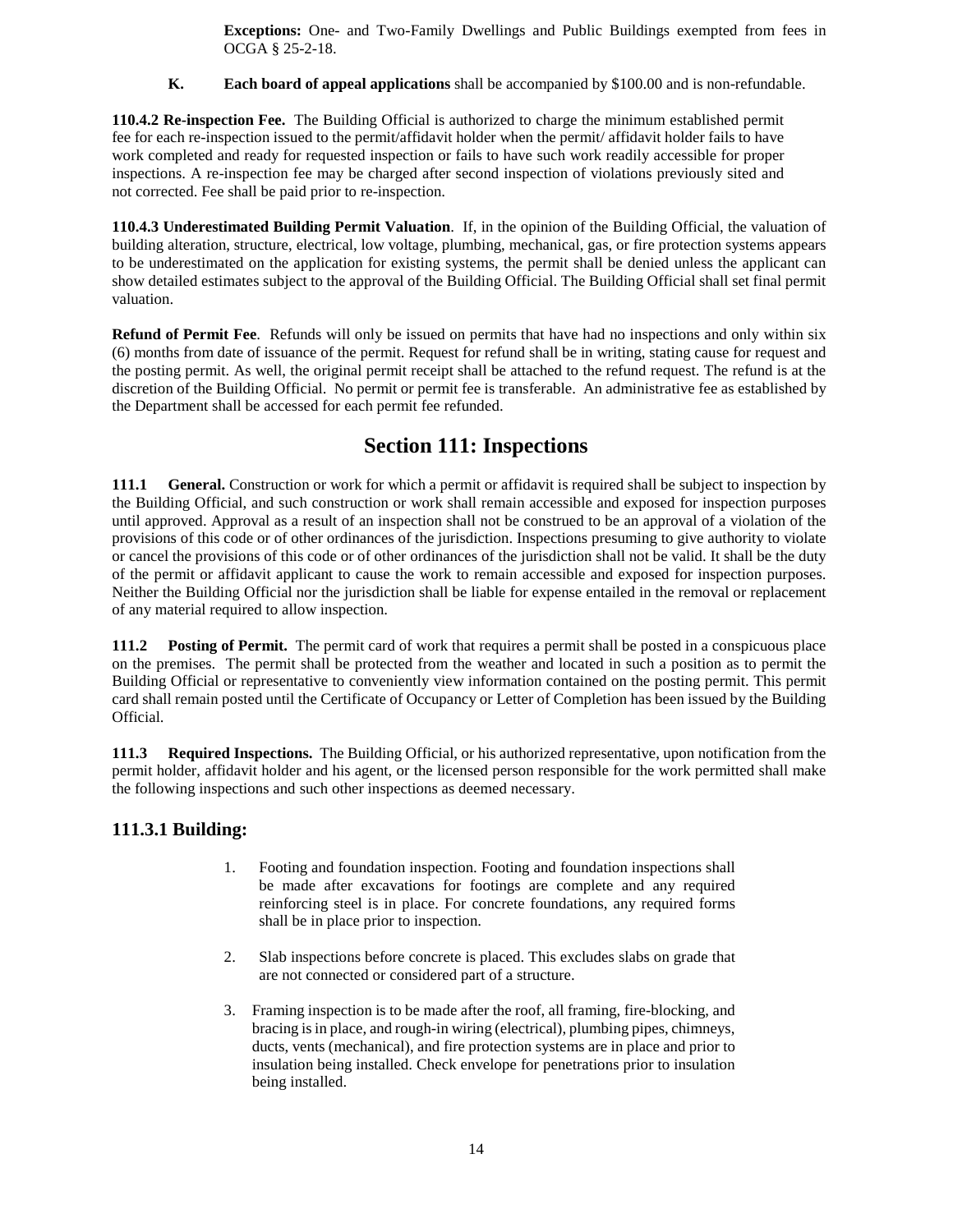- 4. Wall insulation prior to being concealed.
- 5. Inspection of fire-rated penetration assemblies and fire-rated walls, floors, roofs, and shaft assemblies prior to concealment.
- 6. Fire plaster when used for fire-rated protection shall be inspected after all lathing and backing is in place. Plaster shall not be applied until the Building Official or his designated agent has given approval
- 7. Final Inspections To be made after the building is completed and ready for occupancy.

### **111.3.2 Fire Protection Systems:**

- 1. Underground After all piping, thrust blocks, and piping support systems are installed and ready for testing prior to any backfill being placed.
- 2. Fire Pump Installed and ready for testing in accordance with NFPA 20.
- 3. Above Ground After all above ground sprinkler system components are installed and left exposed for inspections. This inspection should occur during the same time that the required pressure test is being conducted.
- 4. Final After all underground and aboveground sprinkler system components are in place, connected, and the system has been flushed and tested in accordance with applicable NFPA Standards. A materials and test certificate shall be submitted prior to a C.O. being issued for both the above and below ground systems as applicable.

### **111.3.3 Electrical:**

- 1. Underground Inspection To be made after trenches or ditches are excavated, conduit or cable installed, and before any backfill is put in place.
- 2. Slab inspections after conduit and cabling has been installed and prior to concrete being placed.
- 3. Rough-In Inspection To be made after the roof, framing, fire blocking, and bracing is in place and all wiring conduit and boxes are installed and prior to the installation of insulation of wall and ceiling membranes.
- 4. Inspection of fire-rated penetration assemblies and fire-rated walls, floors, roofs, and shaft assemblies prior to concealment.
- 5. Final Inspection To be made after the building is complete, all required electrical fixtures are in place and properly connected or protected, and the structure is ready for occupancy.

### **111.3.4 Low Voltage:**

- 1. Rough-In after all wiring is placed and prior to concealment or insulation being installed.
- 2. Inspection of fire-rated penetration assemblies and fire-rated walls, floors, roofs, and shaft assemblies prior to concealment.
- 3. Final After all low voltage systems are complete, connected, and ready for testing.

### **111.3.5 Plumbing:**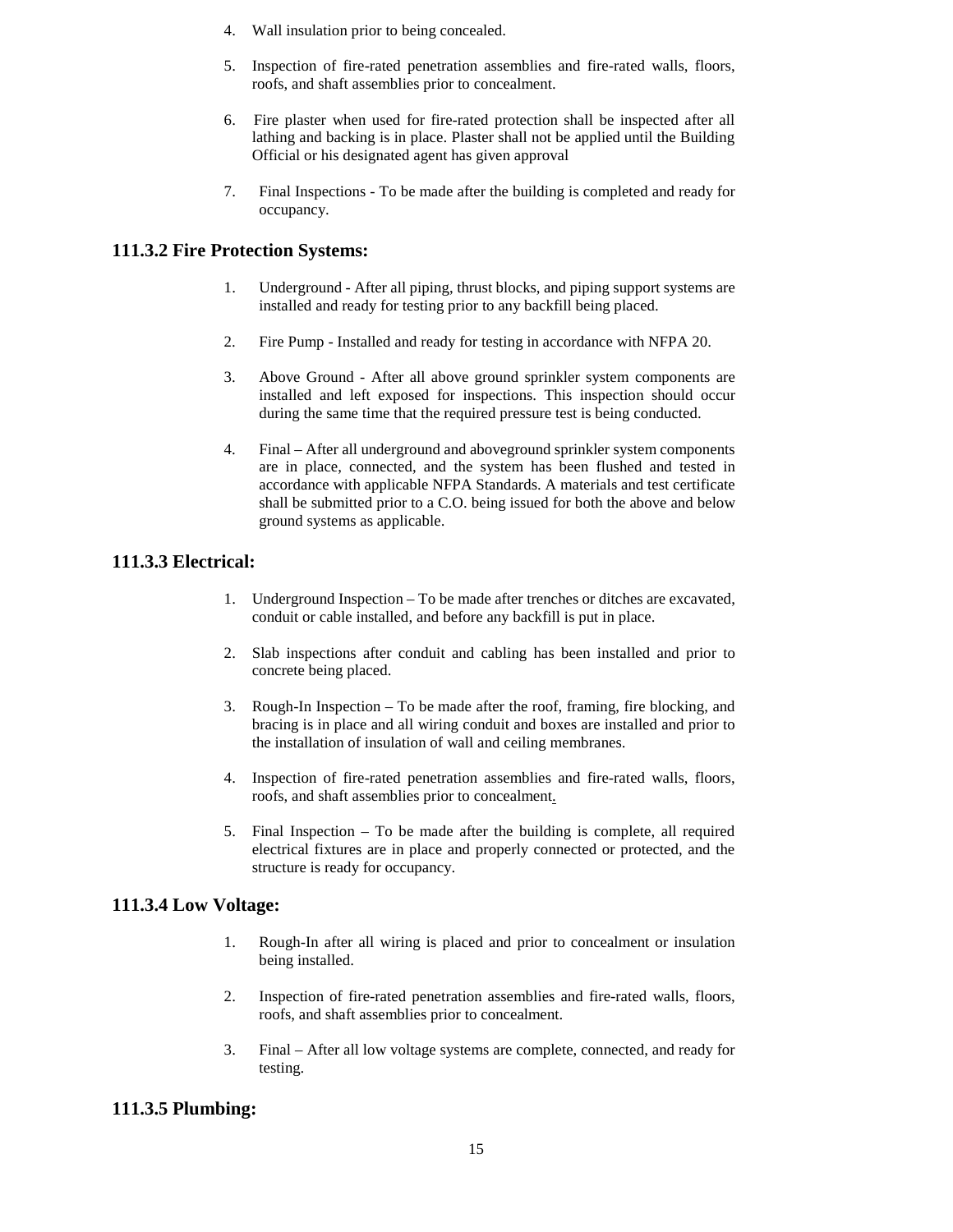- 1. Underground and Slab Inspection To be made after trenches or ditches are excavated and bedded, piping and drain waste systems are installed, and before any backfill is put in place.
- 2. Rough-In Inspection To be made after the roof, framing, fire blocking, and bracing is in place and all sanitary, storm, waste, water distribution, and vent/water/fuel piping is complete and prior to the installation of insulation, wall, or ceiling membranes.
- 3. Inspection of fire-rated penetration assemblies and fire-rated walls, floors, roofs, and shaft assemblies prior to concealment.
- 4. Final Inspection To be made after the building is complete, all plumbing fixtures are in place and properly connected, and the structure is ready for occupancy.
- **NOTE:** Plumbing systems shall be tested in accordance with the applicable International Plumbing Code.

#### **111.3.6 Mechanical:**

- 1. Underground Inspection/Slab Inspections To be made after trenches or ditches are excavated, underground duct, fuel piping and refrigerant piping installed, and before any backfill or concrete is put in place.
- 2. Rough-In Inspection To be made after the roof, framing, fire blocking, and bracing are in place and all ducting, and other concealed components are complete, and prior to the installation of insulation, wall, or ceiling membranes.
- 3. Inspection of fire-rated penetration assemblies and fire-rated walls, floors, roofs, and shaft assemblies prior to concealment.
- 4. Final Inspection To be made after the mechanical systems, fixtures, and appliances are placed and properly connected and the structure is ready for occupancy.

### **111.3.7 Gas:**

- 1. Rough Piping Inspection To be made after all new piping has been installed and before any such piping has been covered or concealed or any fixtures or gas appliances have been connected. This shall include a pressure test.
- 2. Inspection of fire-rated penetration assemblies and fire-rated walls, floors, roofs, and shaft assemblies prior to concealment.
- 3. Final Piping Inspection To be made after all piping, gas appliances, and fixtures are placed and properly connected and tested, and the structure is ready for occupancy.

### **111.3.8 Inspection of Wiring Damaged by Fire:**

1. No work shall be commenced on any electrical installation damaged by fire until a ruling is obtained from the Building Official or designated agent as to what part of the wiring must be replaced. All damaged wiring shall be removed if so directed by the Building Official or designated agent. Electrical service shall not be resumed in any building or structure damaged by fire without the approval of the Building Official or designated agent.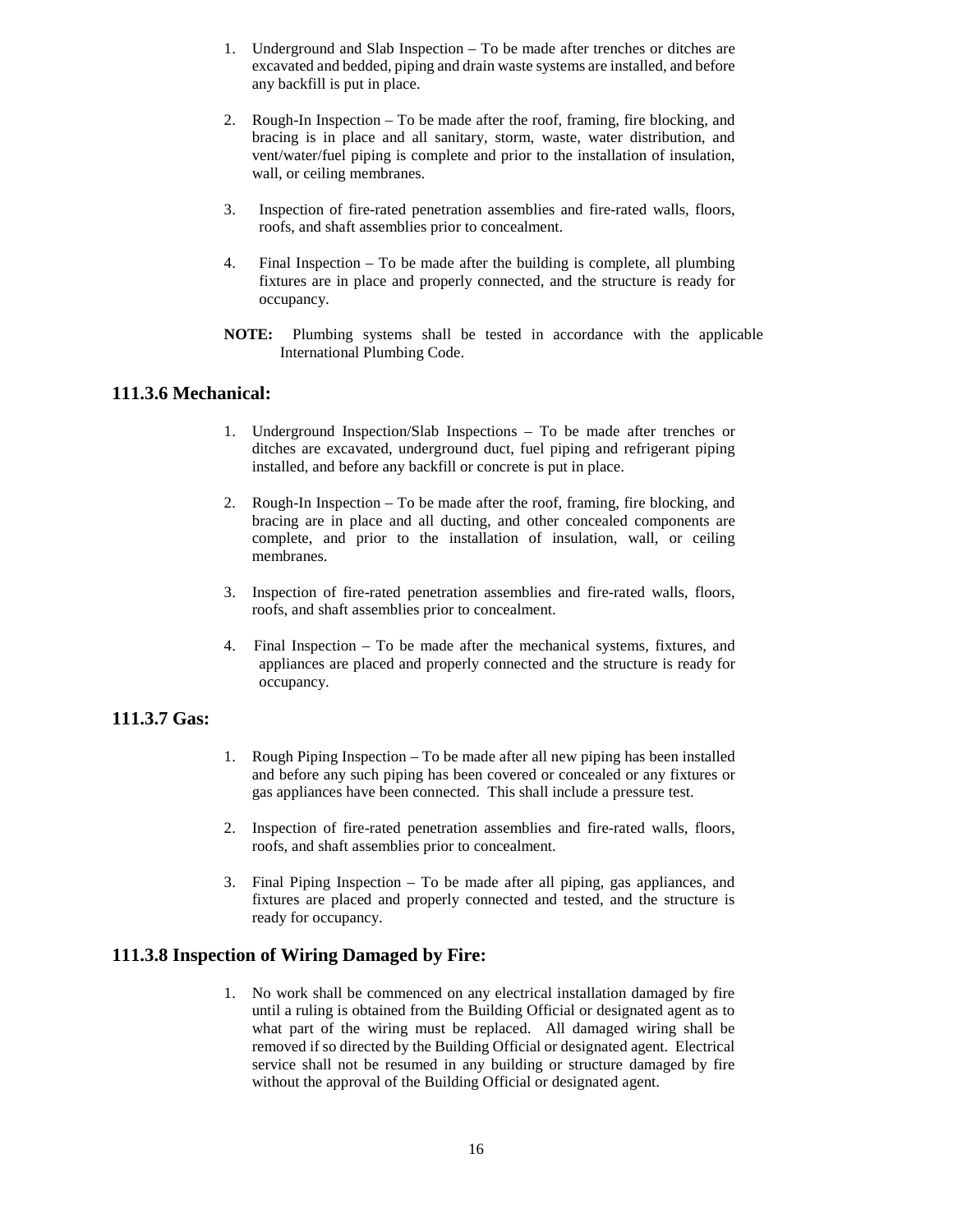**111.4 Inspection Approval Required.** Work shall not be done beyond the point indicated in each successive inspection without first obtaining the approval of the Building Official or designated agent. The Building Official or designated agent, upon notification, shall make the requested inspections and shall either indicate the portion of the construction that is satisfactory as completed, or notify the permit, affidavit holder or his designated agent wherein the same fails to comply with the technical codes. Any portions that do not comply shall be corrected and such portion shall not be covered or concealed until authorized by the Building Official or designated agent.

**111.5 Responsibilities of the Permit or Affidavit Holder.** Strict adherence to the foregoing required inspections shall be the responsibility of the permit or affidavit holder. It shall also be the responsibility of the permit or affidavit holder or his duly authorized agent to request such inspections of the permitted work in a timely manner, allowing reasonable and adequate time for scheduling such inspections by the Building Official or designated agent. Further, it shall be the responsibility of the permit or affidavit holder to coordinate his permitted work and required inspections for such work with all other areas of work so that all required inspections shall be properly performed in accordance with Sections 111.3.1 through 111.3.8 of these procedures.

## **Section 112: Certificate of Occupancy**

**112.1 Building Occupancy**. A new building or portion of a new building may not be occupied or a change made in the occupancy or use of an existing building or part of an existing building until the Building Official has issued a Certificate of Occupancy or a Letter of Completion as applicable. Said certificate or letter shall not be issued until all required building, electrical, low voltage, gas, mechanical, plumbing, and fire protection systems have been inspected for compliance with the technical codes and all other applicable laws or ordinances enforced by the department.

#### **112.2 Issuing Certificate of Occupancy for New Buildings or Structures**. The Certificate of

Occupancy shall state the occupancy classification, building address, type construction, occupant load, the code edition under which permit was issued, permit number, and project number where applicable.

**112.3 Issuing Certificate of Occupancy or Letter of Completion on Existing Buildings.** A Certificate of Occupancy or Letter of Completion maybe obtained by applying to the Building Official and supplying the information, data, drawings, and inspections of the premises to determine whether the building reasonably conforms to applicable technical codes, laws and ordinances enforced by the department.

**112.4 Temporary/Partial Occupancy**. A Temporary/Partial Certificate of Occupancy may be issued at the sole discretion of the Building Official for a portion or portions of a building, which may safely be occupied prior to final completion of the building.

**112.5 Letter of Completion.** Upon completion of any permitted work, the Building Official may, at his discretion, issue a Letter of Completion. Such letter shall clearly define and document the work that is accepted by the Building Official as complete and shall state any and all conditions of such acceptance. This letter does not grant authority to occupy or use building structure or portion of a building or structure unless so stated in the Letter of Completion.

**112.6 Revocation.** The Building Official is authorized to suspend or revoke a certificate of occupancy or Letter of Completion issued under the provisions of this code wherever the certificate is issued in error, or on the basis of incorrect information supplied, or where it is determined that the building or structure or portion thereof is in violation of any ordinance or regulation or any of the provisions of the technical codes.

## **Section 113: Service Utilities**

**113.1 Connection of Service Utilities**. No person shall make connections from a utility, source of energy, fuel, or power to any building or system, which is regulated by the technical codes for which a permit is required, until released by the Building Official or designated agent.

**113.2 Temporary Connection**. The Building Official or designated agent may authorize the temporary connection of the building or system to the utility source of energy, fuel, or power for the purpose of testing building service systems or for use under a temporary certificate of occupancy.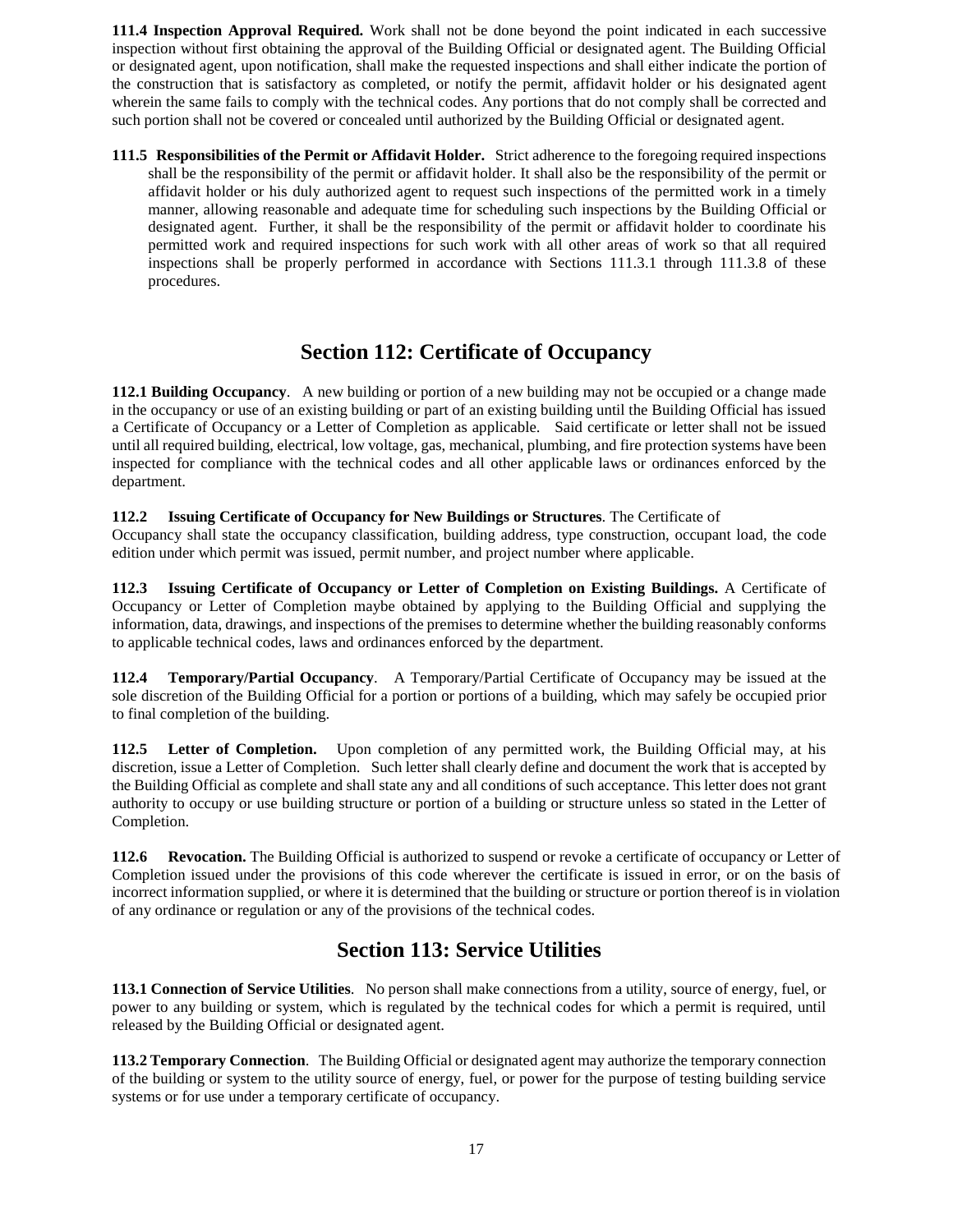**113.3 Authority to Disconnect Service Utilities**. The Building Official shall have the authority to authorize disconnection of utility service to the building, structure, or system regulated by the technical codes, in case of emergency if necessary to eliminate an immediate hazard to life or property. The Building Official shall notify the serving utility, and whenever possible, the owner and occupant of the building, structure or service system of the decision to disconnect prior to taking such action. If not notified prior to disconnecting, the owner or occupant of the building, structure, or service system shall be notified in writing as soon as practical thereafter. No such disconnected service shall be resumed without approval of the Building Official or designated agent.

## **Section 114: Maintenance of Vacant and Boarded Structures**

**114.1 Vacant Structures.** If the structure is vacant and unfit for human habitation and occupancy, and is not in danger of structural collapse, the code official is authorized to post a placard of condemnation on the premises and order the structure closed up so as not to be an attractive nuisance. Upon failure of the owner to close up the premises within the time specified in the order, the code official shall cause the premises to be closed and secured through any available public agency or by contract or arrangement by private persons and the cost thereof shall be charged against the real estate upon which the structure is located and shall be a lien upon such real estate and may be collected by any other legal resource.

**114.2 Definitions.** The following words and terms shall, for the purposes of this section and as used elsewhere in this code, have the meanings shown herein.

- 1. "Building" means any structure including but not limited to any residential, commercial, industrial, educational or assembly structure approved for occupancy
- 2. "Vacant Building" means any structure or building that: 1) is unoccupied or occupied by unauthorized persons; and 2) is unsecured or boarded.

**114.3 Enforcement and Remedies for Violation.** A building that is boarded or vacant in violation of this section is a public nuisance. In addition to the provisions in this section the County is authorized to use the remedies set forth in Section 106 of this code, state law and the Macon-Bibb County Code of Ordinances. The remedies procedures and penalties provided by this section are cumulative to each other and to any others available under state law or other county ordinances.

**114.4 Owner Responsibilities.** No person shall allow a building designed for human use or occupancy to be unsecured unless the owner establishes by substantial evidence to the reasonable satisfaction of the code official one of the following applies.

**114.4.1 Permits.** The building is the subject of an active building permit for repair or rehabilitation and the owner is progressing diligently to complete the repair or rehabilitation.

**114.4.2 Sale or Lease.** The building meets all applicable codes, does not contribute to blight is ready for occupancy and is actively being offered for sale lease or rent.

**114.4.3 Maintained.** The building does not contribute to and is not likely to contribute to blight because the owner is actively maintaining and monitoring the building so that it does not contribute to blight. Active maintenance and monitoring shall include:

- 1. Maintenance of landscaping and plant material in good condition.
- 2. Maintenance of the exterior of the building including but not limited to paint and finishes in good condition.
- 3. Prompt and regular removal of all exterior trash debris and graffiti.
- 4. Maintenance of the building in continuing compliance with all applicable codes and regulations.
- 5. Prevention of criminal activity on the premises including but not limited to use and sale of controlled substances, prostitution, criminal street gang activity, loitering, or trespassing.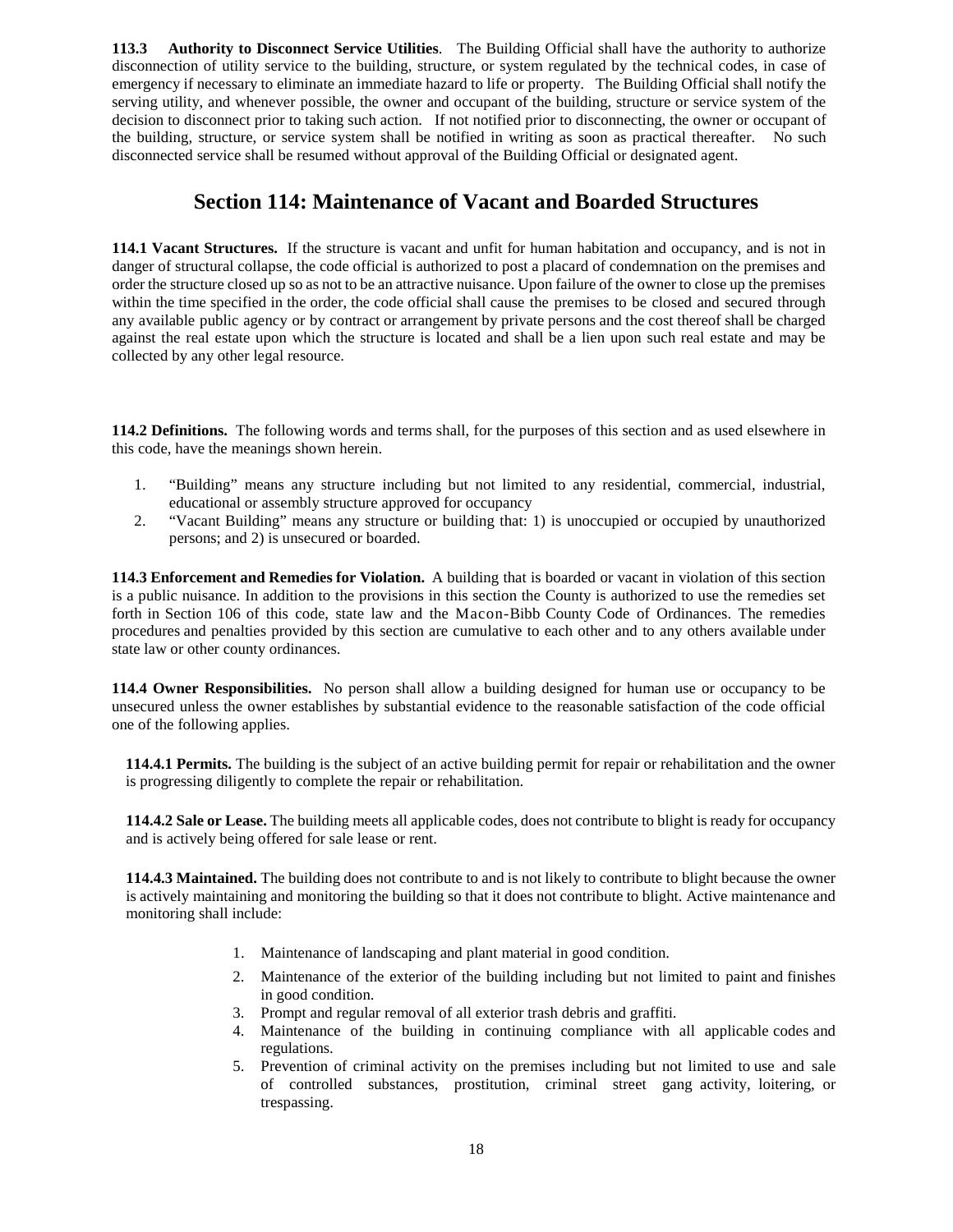6. All display windows shall be kept free of foreign substances except when necessary in the course of changing displays. No storage or materials, stock or inventory shall be permitted in window display areas or other areas ordinarily exposed to public view unless such areas are first screened from public view by drapes, by venetian blinds, or other rendering of the windows to make them opaque to the public view. All such screening of interiors shall be maintained in a clean and attractive manner and kept in a good state of repair.

**114.4.4 Natural Disasters.** If the building is vacant due to fire, flood, earthquake, or other form of natural disaster and the owner is actively pursuing assistance for demolition, rehabilitation, or restoration of the building and or premises from local state or federal assistance programs or from insurance agencies.

#### **114.5 Reserved.**

#### **114.6 Reserved.**

#### **114.7 Standards for Boarding a Vacant Building.** The boarding of a vacant building shall be as follows:

All openings which could allow trespassers, animals, or weather to enter the structure and cause damage shall be secured by the following materials and methods:

- 1. Use a minimum 1/2" CDX plywood or OSB recessed into the jamb opening from the exterior, over any existing glass.
- 2. Secured with minimum 2" long coarse thread galvanized wood screws with galvanized washers placed 8" to 10" on center around the perimeter of the board. At maximum 6" from corners.
- 3. Ventilation is to be provided at the top of each opening with a 3/8" to 1/2" holes drilled every 8" to 10" across the top of the board, 4" to 6" from the top edge of the board.
- 4. Weep holes to allow moisture out shall be made by cutting 1 1/2" long slots in the bottom of the board every 8" to 10"  $OR$  drilling a maximum 3/8" holes every 8" to 10", low enough from the bottom edge of the board to allow moisture to escape.
- 5. The exterior of the board shall be painted opaque (not transparent) flat black.
- 6. On at least one location in the front and at least one location in the rear of the structure, a NO TRESSPASSING sign shall be applied as per Sec. 114.8.1.

#### **Optional methods or materials:**

- 7. CDX plywood or OSB over  $1/2$ " thick shall use  $2\frac{1}{2}$ " coarse thread galvanized wood screws with galvanized washers and be recessed into the jamb opening from the exterior, over any existing glass.
- 8. Minimum 1/4" thick Plexiglas type material may be used and installed as described above.
- 9. Other options proposed by the property owner may be considered by the Code Official. Such options must be approved in writing by the Code Official prior to the beginning of the boardup of a structure.

**NOTE:** Many properties fall within the boundaries of the Central Business District or other Historic Overlay Districts and as a result must adhere to the Design and Preservation Guidelines and **require** a Certificate of Appropriateness from the Macon-Bibb County Planning & Zoning Commission. (Call 478- 751-7448 to inquire.)

**114.7.1 Buildings Abated by Macon-Bibb County**. If the County boards the vacant building, the building may be boarded in a manner which is determined to adequately prevent unauthorized entry or vandalism. All costs of boarding shall be recovered pursuant to the procedures in Section 108.2.

**114.8 Notice Procedures for Vacant, Unsecured, or Boarded Buildings.** Whenever the code official determines that a vacant, unsecured, or boarded building exists, a notice shall be sent to the owner or responsible party in accordance with Section 107 of the International Property Maintenance Code.

**114.8.1 Trespass Notice.** The code official may also require the owner of the property to post "No Trespassing" signs on the property and sign a letter with the Macon-Bibb County Sheriff's Office authorizing the department to enforce no trespassing on the premises.

**114.9 Continuing Nuisance.** When the owner of a boarded or vacant building fails to maintain the property in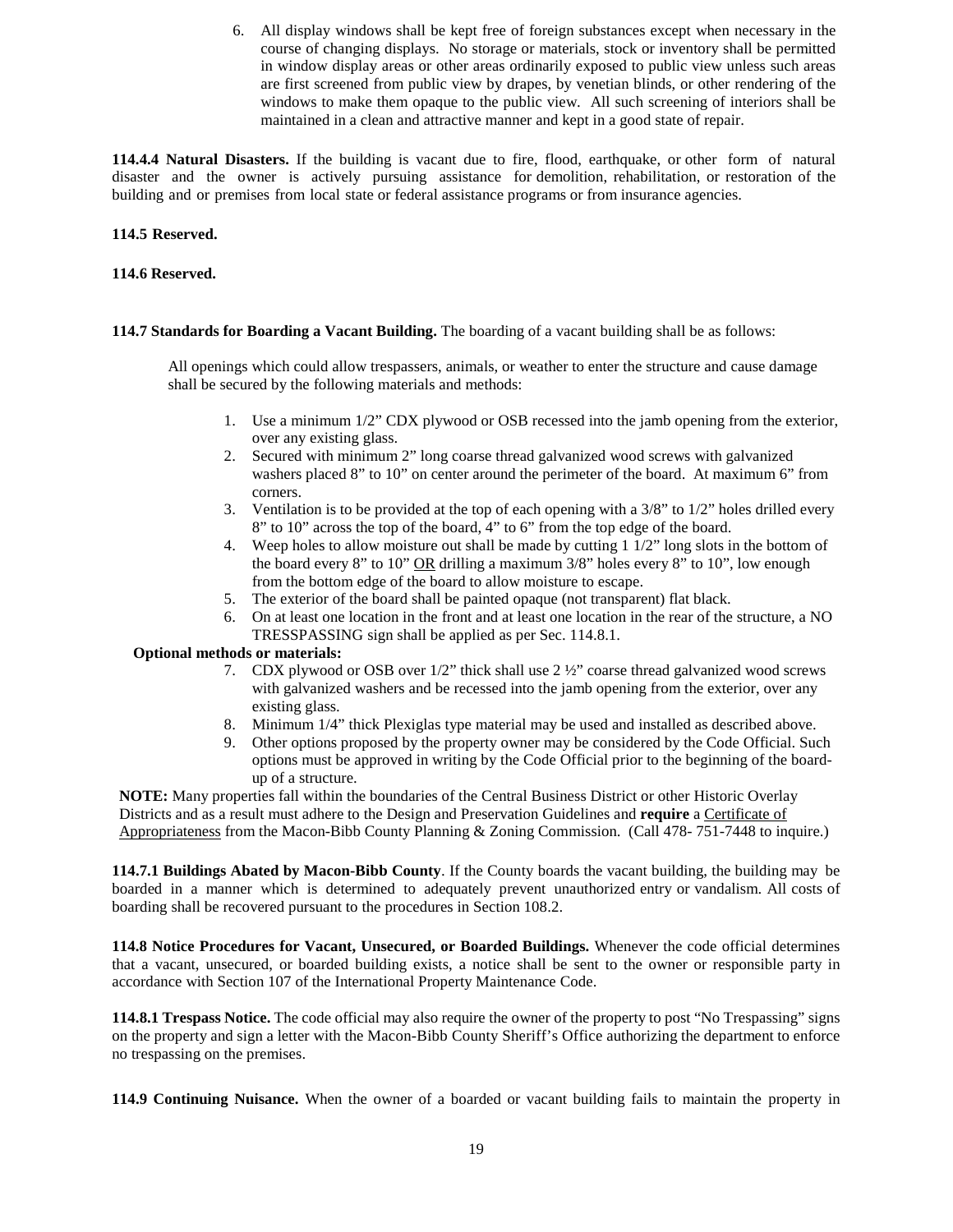accordance with this section or when repeated violations of this section occur for the same property, the code official may seek other remedies as provided by this code, local ordinances or state law including but not limited to demolition of the structure.

**114.10. Emergency Hazard Abatement.** When any open building or structure constitutes such an imminent threat to life limb or property such that it must be secured closed or barricaded and compliance with other provisions of this Code becomes infeasible as determined by the code official, the code official may summarily secure, close, or barricade the building without prior notice to the property owner. All costs of boarding shall be recovered pursuant to the procedures in Section 108.2 of the International Property Maintenance Code or by other means available to the jurisdiction.

## **Section 115: Tests**

The Building Official is authorized to require tests or test reports as proof of compliance. Required tests are to be made at the expense of the owner, or his agent, by an approved testing laboratory or other approved agency.

## **Section 116: Board of Appeals**

**116.1 General.** In order to hear and decide appeals of orders, decisions, or determinations made by the Building Official relative to the application and interpretation of the technical and property maintenance codes, there shall be and is hereby created a Board of Appeals. The Board of Appeals shall be appointed by the governing body and shall hold office until such time as a member resigns or retires. The board shall from time to time review and amend the adopted rules of procedures established for conducting its business.

**116.2 Appointment.** The Board of Appeals shall consist of nine (9) members. The board members shall be made up of three (3) architects, three (3) engineers, with one (1) being a structural engineer, one (1) a fire protection engineer, and one (1) engineer being either an electrical, mechanical or plumbing engineer, one (1) commercial contractor, one (1) residential contractor, and one (1) member at large from the building industry. The members of the board of appeals shall elect a chair and co-chair from the nine members of the board.

**116.3 Qualifications.** The Board of Appeals shall consist of members who are qualified by experience and training to pass on matters pertaining to building construction and building components and are not employees of Macon-Bibb County.

**116.3.1 Quorums.** A quorum for all appeal hearings shall consist of five (5) members of the Board of Appeals, and no appeal shall be heard in the absence of a quorum.

**116.4 Limitations on Authority.** An application for appeal shall be based on a claim that the true intent of the codes or the rules legally adopted herein has been incorrectly interpreted, and/or the provisions of the technical codes would do manifest injustice and would be contrary to the spirit and purpose of the technical codes or public interest, and also finds all of the following:

- 1. That special conditions and circumstances exist, which are peculiar to the building structure or building components involved and are not applicable to other buildings, structures, or their building components;
- 2. That the special conditions and circumstances do not result from the action or inaction of the applicant;
- 3. The granting of the appeal requested will not confer on the applicant any special privileges that is denied by the codes on other buildings, structures, or building components;
- 4. The appeal granted is the minimum that will make possible the reasonable use of the building, structure or its building components; and
- 5. That the granting of the appeal is in harmony with the general intent and purpose of the technical codes and will not endanger the public health, safety, and welfare.

The board shall have no authority to waive requirements of the technical codes.

**116.5 Decisions of the Board.** The Board of Appeals shall in every case reach a decision without unreasonable or unnecessary delay. Each decision of the board shall include the reasons for the decision. If the decision reverses or modifies a refusal of the Building Official, the Building Official shall immediately take action in accordance with the board's decision. Every decision shall be promptly filed in writing with the department and shall be open to